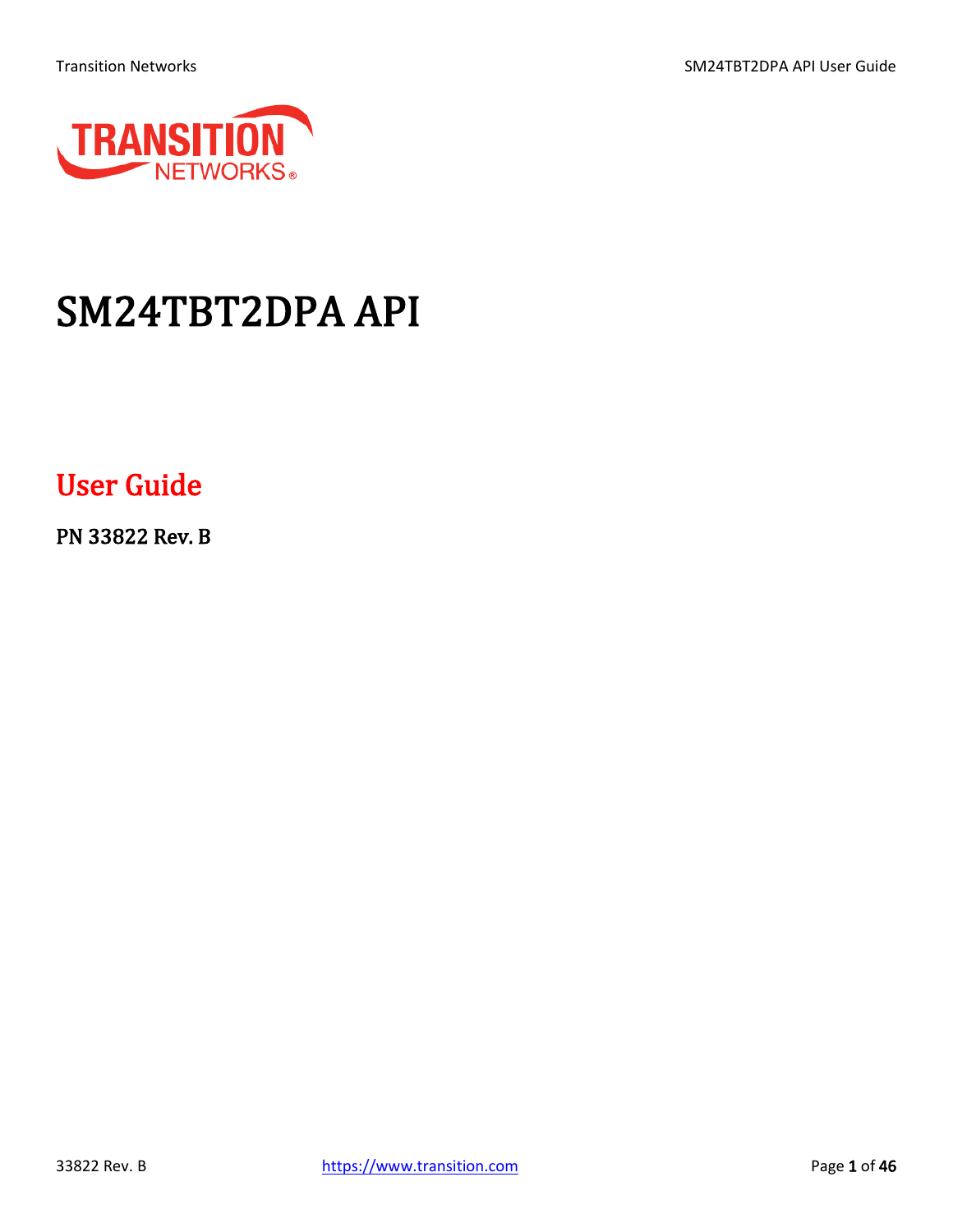### Contents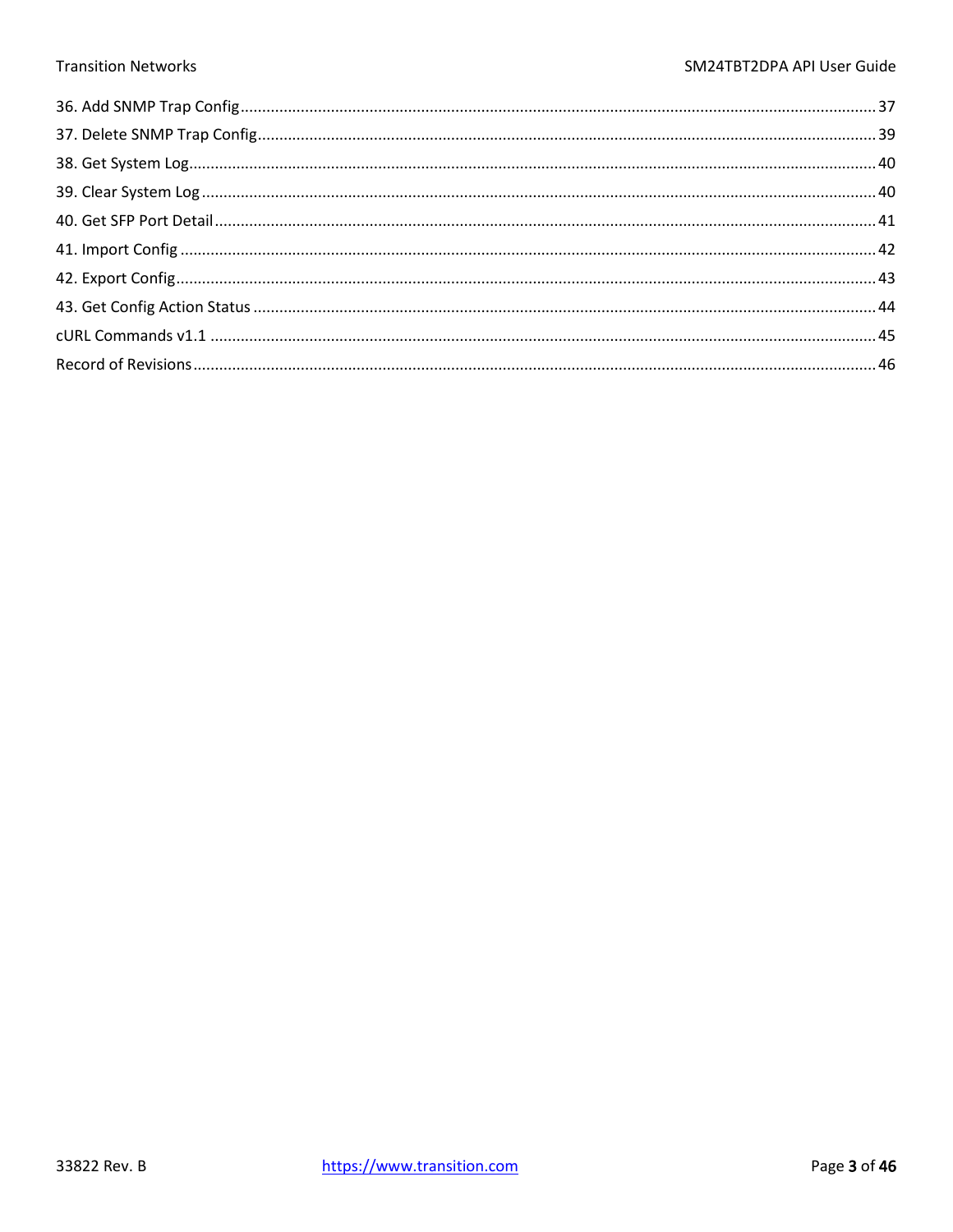### <span id="page-3-0"></span>1. Login

URL: /api/login

Method: POST

#### Request JSON:

{

}

| "login": $\{$             |
|---------------------------|
| "username" : "admin",     |
| "password": "admin",      |
| "user_ip":"192.168.1.77", |
| "sessid": "123456789"     |
|                           |
|                           |

#### Response JSON:



| <b>Name</b> | Data type     | Allowed / Value        | Default Value |
|-------------|---------------|------------------------|---------------|
| username    | <b>String</b> | 1-31 alphanumeric      |               |
| password    | <b>String</b> | 0-31 alphanumeric      |               |
| user_ip     | <b>String</b> | <ip4 address=""></ip4> |               |
| user_ip     | <b>String</b> | <ip4 address=""></ip4> |               |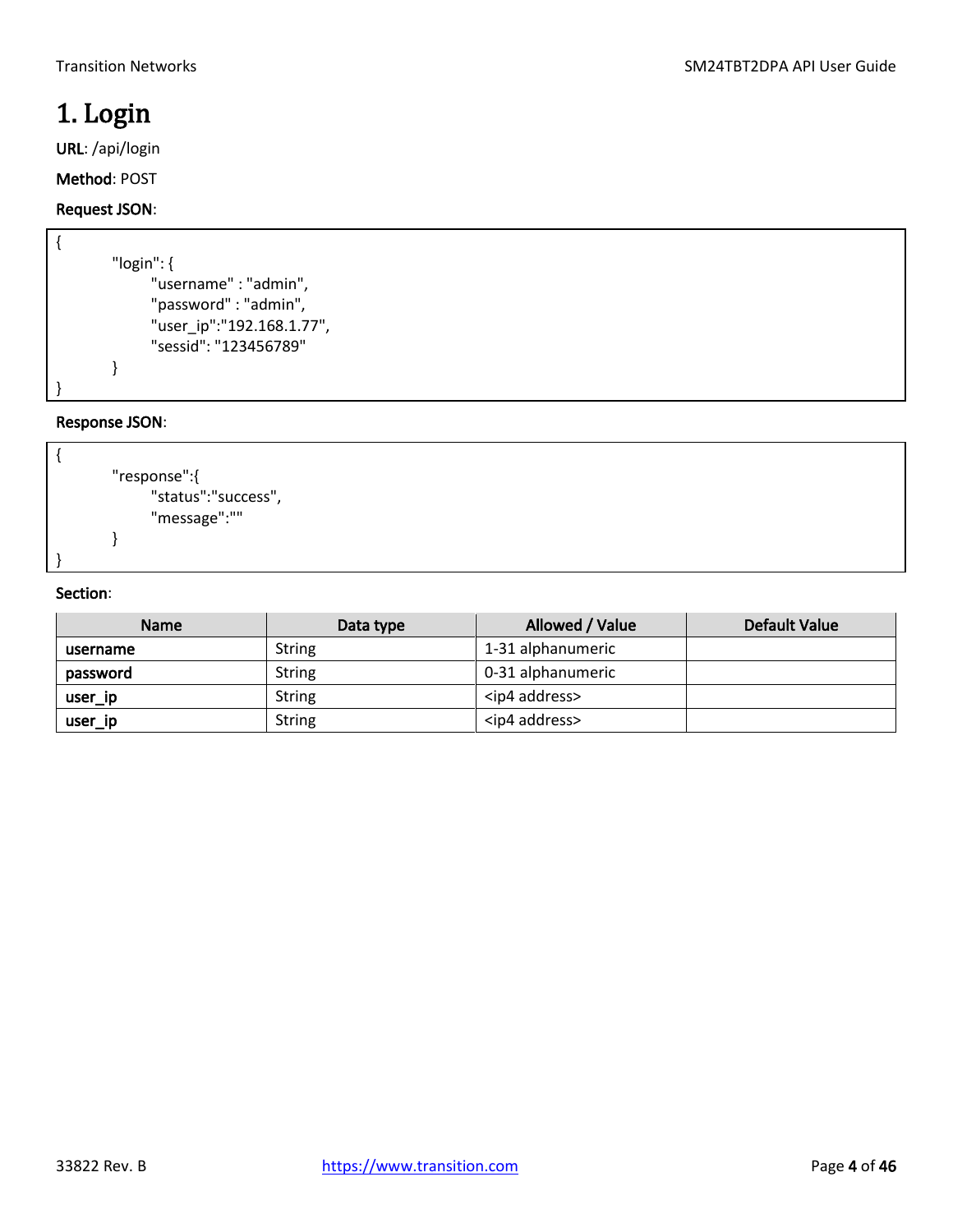### <span id="page-4-0"></span>2. Logout

URL: /api/logout

Method: POST

#### Request JSON:

```
{
        "logout": {
             "sessid": "123456789"
        }
}
```
#### Response JSON:

```
{
        "response":{
              "status":"success"
        }
}
```
#### Section:

| <b>Name</b> | Data type     | Allowed / Value   | Default Value |
|-------------|---------------|-------------------|---------------|
| sessid      | <b>String</b> | <cookie></cookie> |               |

### <span id="page-4-1"></span>3. Reboot

URL: /api/reboot

Method: POST

#### Request JSON:

```
{
        "system": {
              "warm": "Yes"
        }
}
```
#### Response JSON: null

| Name | Data type | Allowed<br>'Value | Default Value |
|------|-----------|-------------------|---------------|
| warm | String    | "Yes"             |               |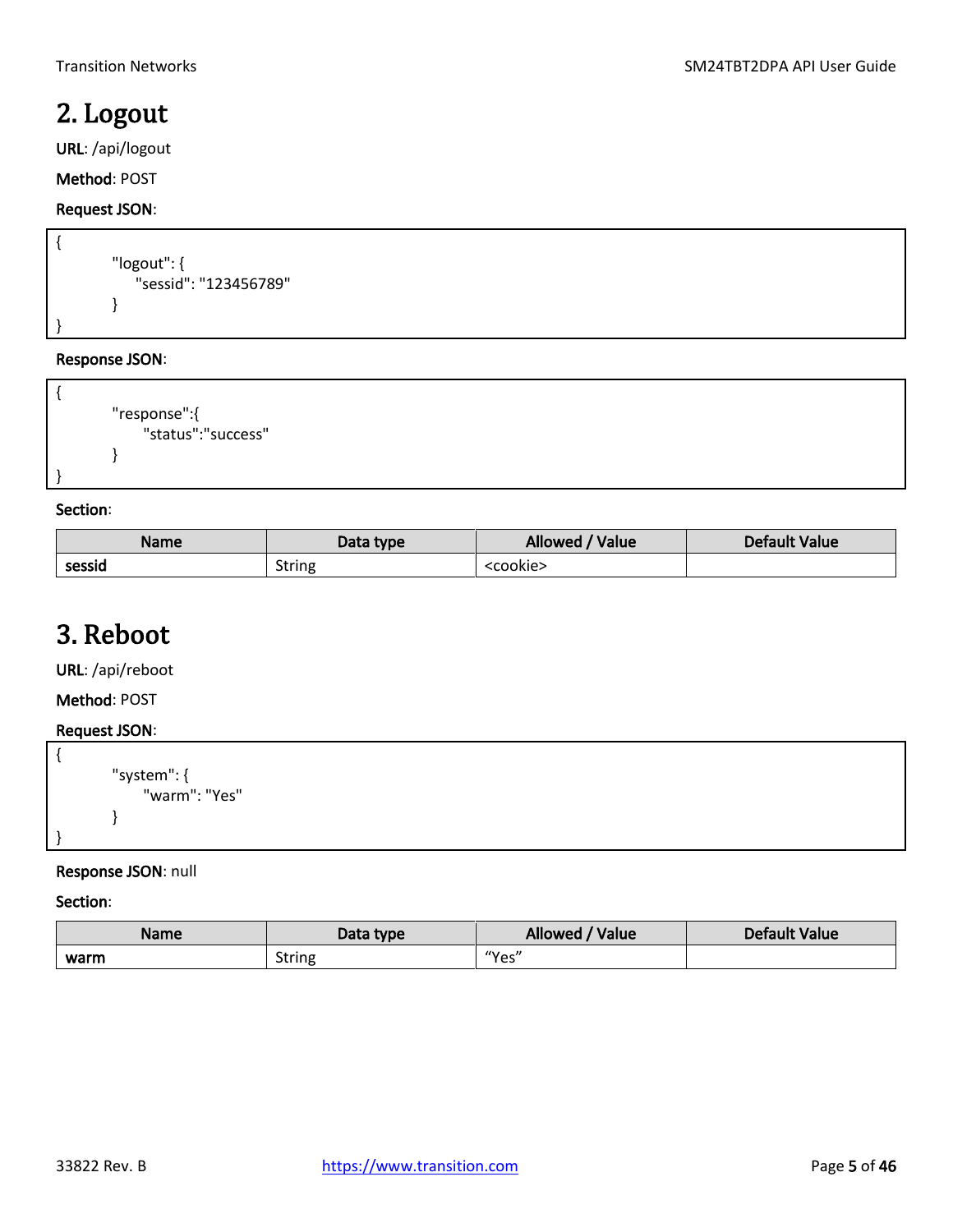### <span id="page-5-0"></span>4. Get System Information

URL: /api/get\_sysinfo

Method: GET

Request JSON: null

#### Response JSON:

| $\{$                                                                            |  |
|---------------------------------------------------------------------------------|--|
| "system":<br>$\mathcal{L}$                                                      |  |
| "information": $\{$                                                             |  |
| "model_name": "SM24TBT2DPA",                                                    |  |
| "description": "Managed Switch, 24-port Gigabit PoE++, 2-port SFP/RJ-45 Combo", |  |
| "hardware_version": "v1.02",                                                    |  |
| "mechanical_version": "v1.01",                                                  |  |
| "firmware version": "VB6.54.3576 2020-09-18",                                   |  |
| "mac_addr": "00-11-22-33-44-55",                                                |  |
| "serial number": "A137120BR2500142",                                            |  |
| "system_name": "SM24TBT2DPA",                                                   |  |
| "location": "",                                                                 |  |
| <b>HH</b><br>"contact": "",                                                     |  |
| "system_date": "2011-01-01T00:01:50+00:00",                                     |  |
| "uptime": "00:01:50",                                                           |  |
| "cpu load": "0%, 10%, 15%",                                                     |  |
| "ram": $\{$                                                                     |  |
| "total": "71696 KBytes",                                                        |  |
| "free": "48284 KBytes"                                                          |  |
|                                                                                 |  |
|                                                                                 |  |
|                                                                                 |  |
| }*                                                                              |  |

| <b>Name</b> | Data type     | Allowed / Value    | <b>Default Value</b> |
|-------------|---------------|--------------------|----------------------|
| System name | <b>String</b> | 0-128 alphanumeric |                      |
| location    | <b>String</b> | 0-128 alphanumeric |                      |
| contact     | <b>String</b> | 0-128 alphanumeric |                      |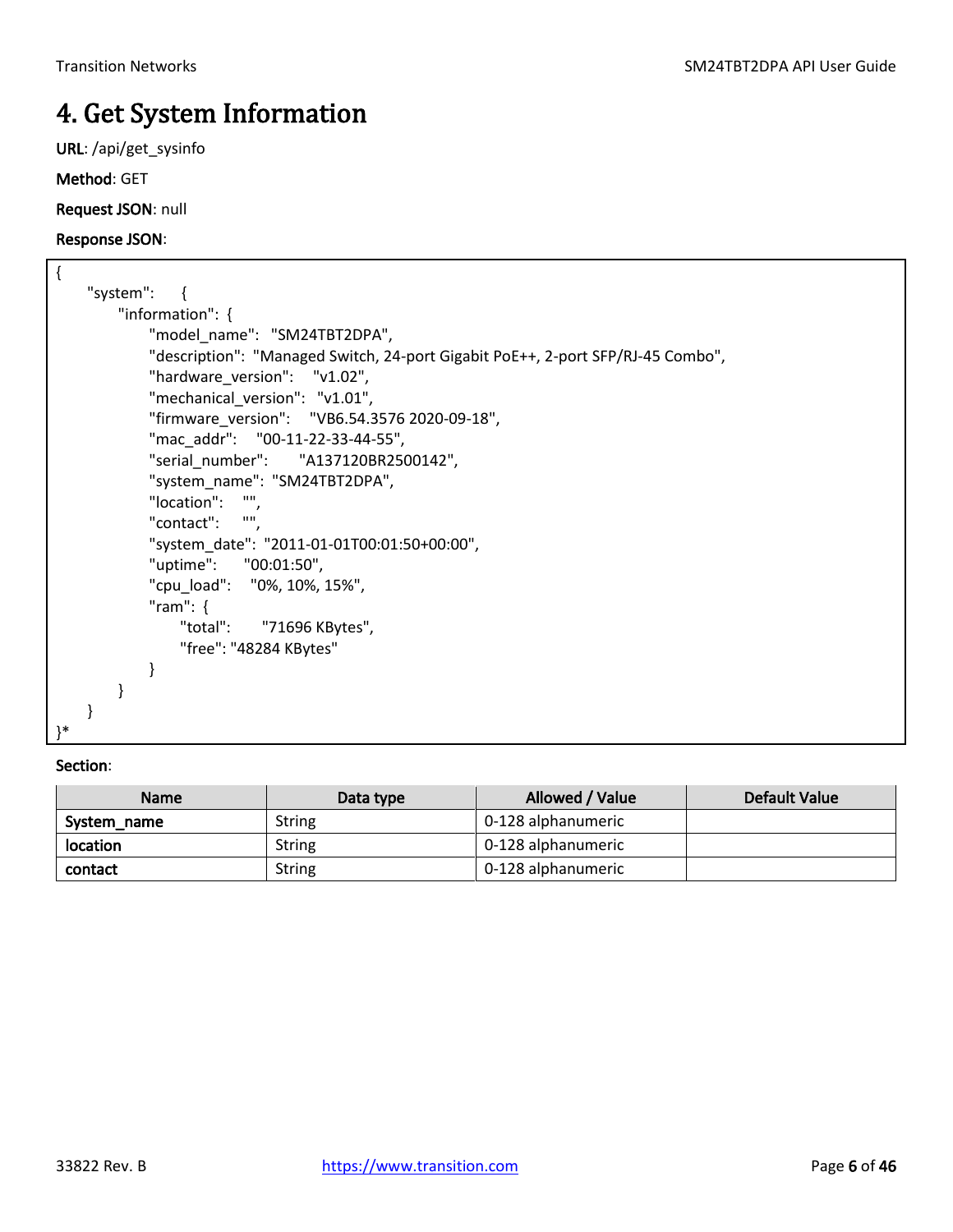### <span id="page-6-0"></span>5. Set System Information

URL: /api/set\_sysinfo

#### Method: POST

#### Request JSON:

| "system": $\{$                |
|-------------------------------|
| "information": {              |
| "system name": "SM24TBT2DPA", |
| "location": "Minnetonka",     |
| "contact": "Tech Support"     |
|                               |
|                               |
|                               |

#### Response JSON:

| "system": $\{$                |
|-------------------------------|
| "information": {              |
| "system_name": "SM24TBT2DPA", |
| "location": "Minnetonka",     |
| "contact": "Tech Support"     |
|                               |
|                               |
|                               |

| <b>Name</b>     | Data type     | Allowed / Value    | Default Value |
|-----------------|---------------|--------------------|---------------|
| System_name     | <b>String</b> | 0-128 alphanumeric |               |
| <b>location</b> | <b>String</b> | 0-128 alphanumeric |               |
| contact         | <b>String</b> | 0-128 alphanumeric |               |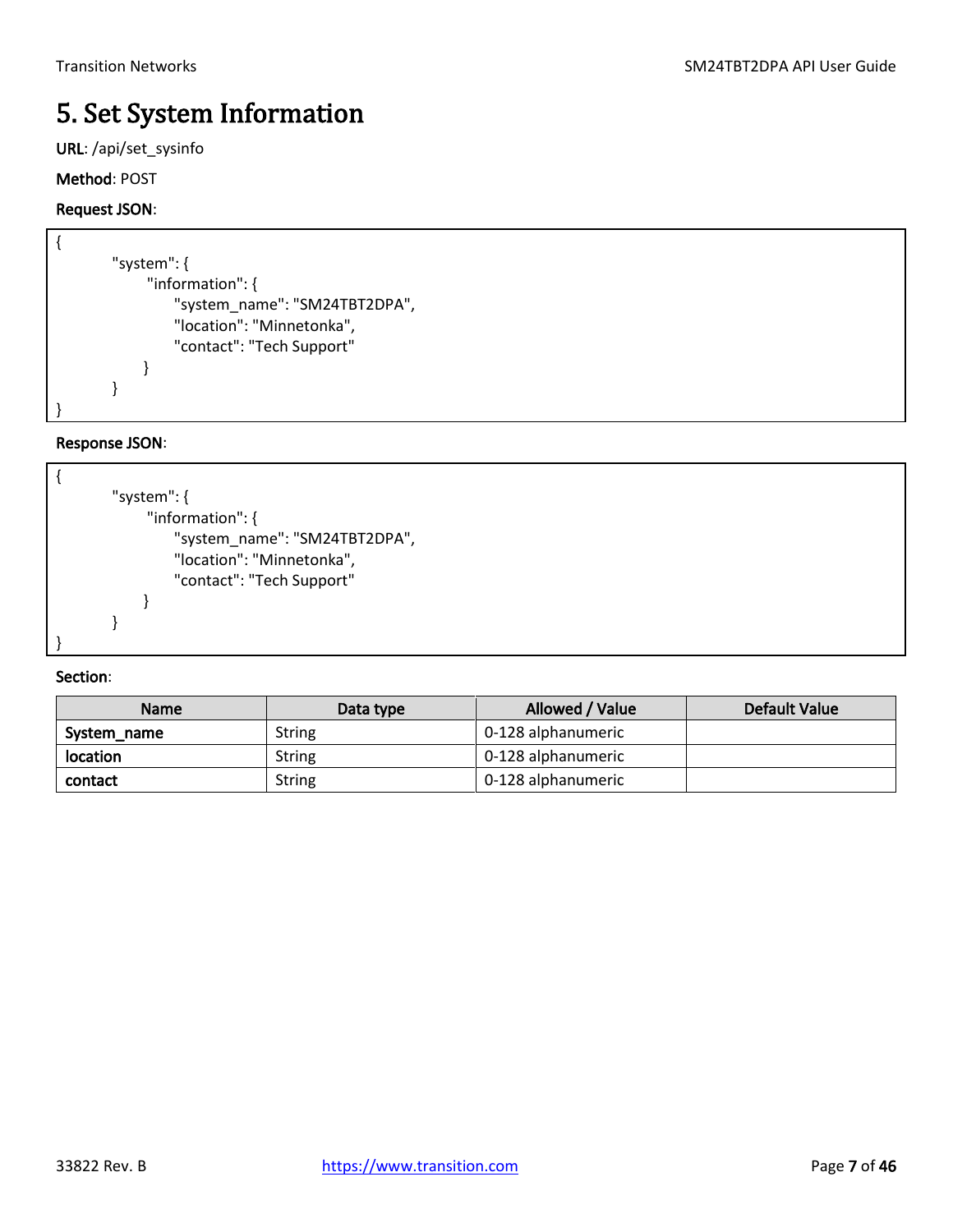### <span id="page-7-0"></span>6. Get PoE Status

URL: /api/get\_poe\_status

Method: GET

Request JSON: null

#### Response JSON:

```
{
        "poe": {
              "total_power_allocate": 0,
              "total_power_used": 0,
              "total_current_used": 0
        },
        "ports":[{
              "id": 1,
              "poe":{
                  "pd_class": "-",
                   "priority": "Low",
                  "port_status": "No PD detected",
                   "power_allocate": 0,
                   "power_used": 0,
                   "current_used": 0
              }
        },
        … … …
        ]
}
```

| <b>Name</b>          | Data type | Unit       |
|----------------------|-----------|------------|
| total_power_allocate | Integer   | $0.1$ watt |
| total_power_used     | Integer   | $0.1$ watt |
| total_current_used   | Integer   | mA         |
| power_allocate       | Integer   | $0.1$ watt |
| power used           | Integer   | $0.1$ watt |
| current_used         | Integer   | mA         |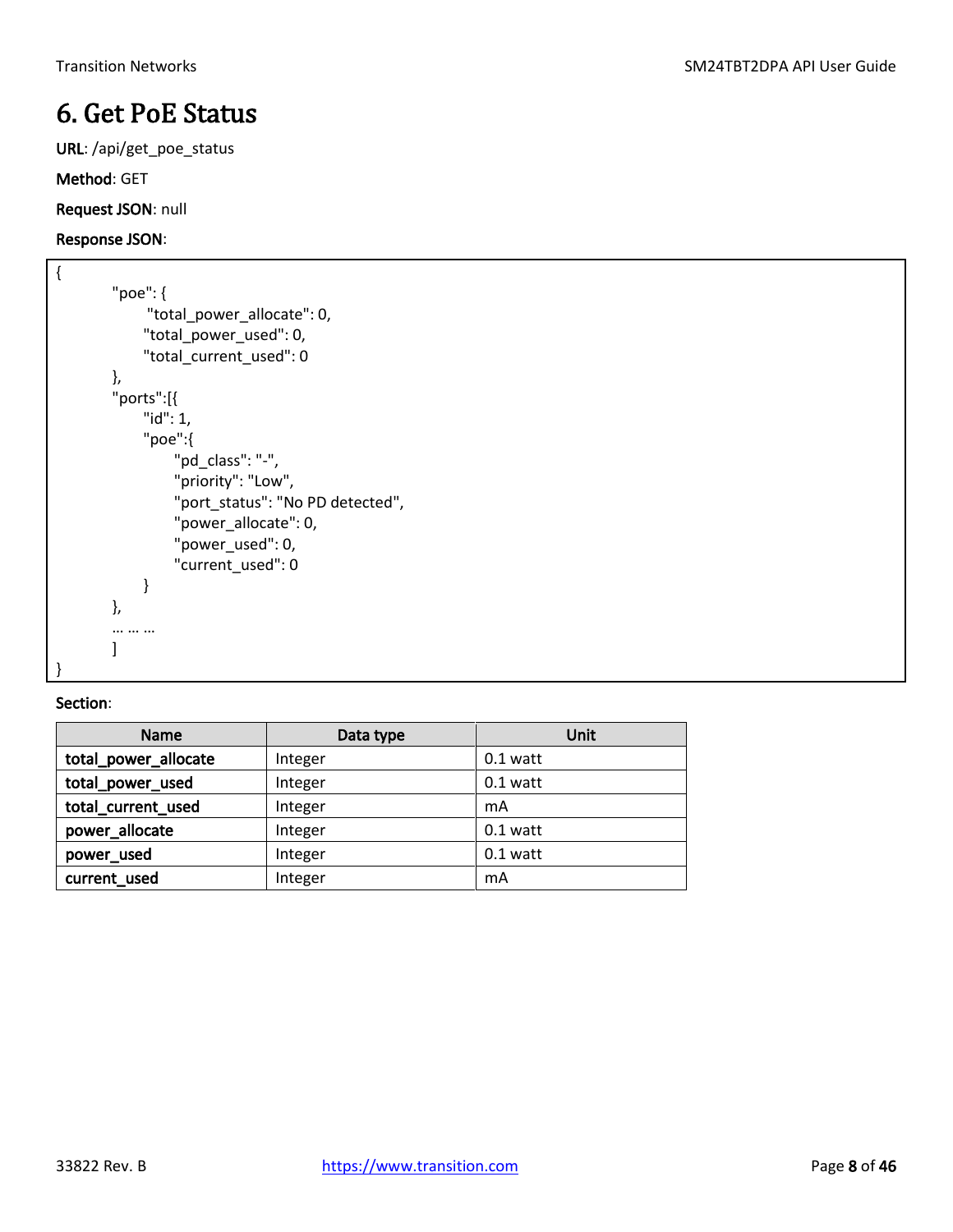### <span id="page-8-0"></span>7. Get PoE Config

URL: /api/get\_poe\_config

Method: GET

Request JSON: null

#### Response JSON:

```
{
{
     "poe": {
          "total_power_watts": 820
     },
     "ports": [{
              "id": 1,
              "poe": {
                  "mode": "8023bt",
                  "priority": "Low",
                  "schedule": "Disabled",
                  "lldp": true,
                 "legacy": true
              }
        }]
}*
```

| <b>Name</b>       | Data type | Unit |
|-------------------|-----------|------|
| total power watts | Integer   | watt |
| power limit user  | Integer   | watt |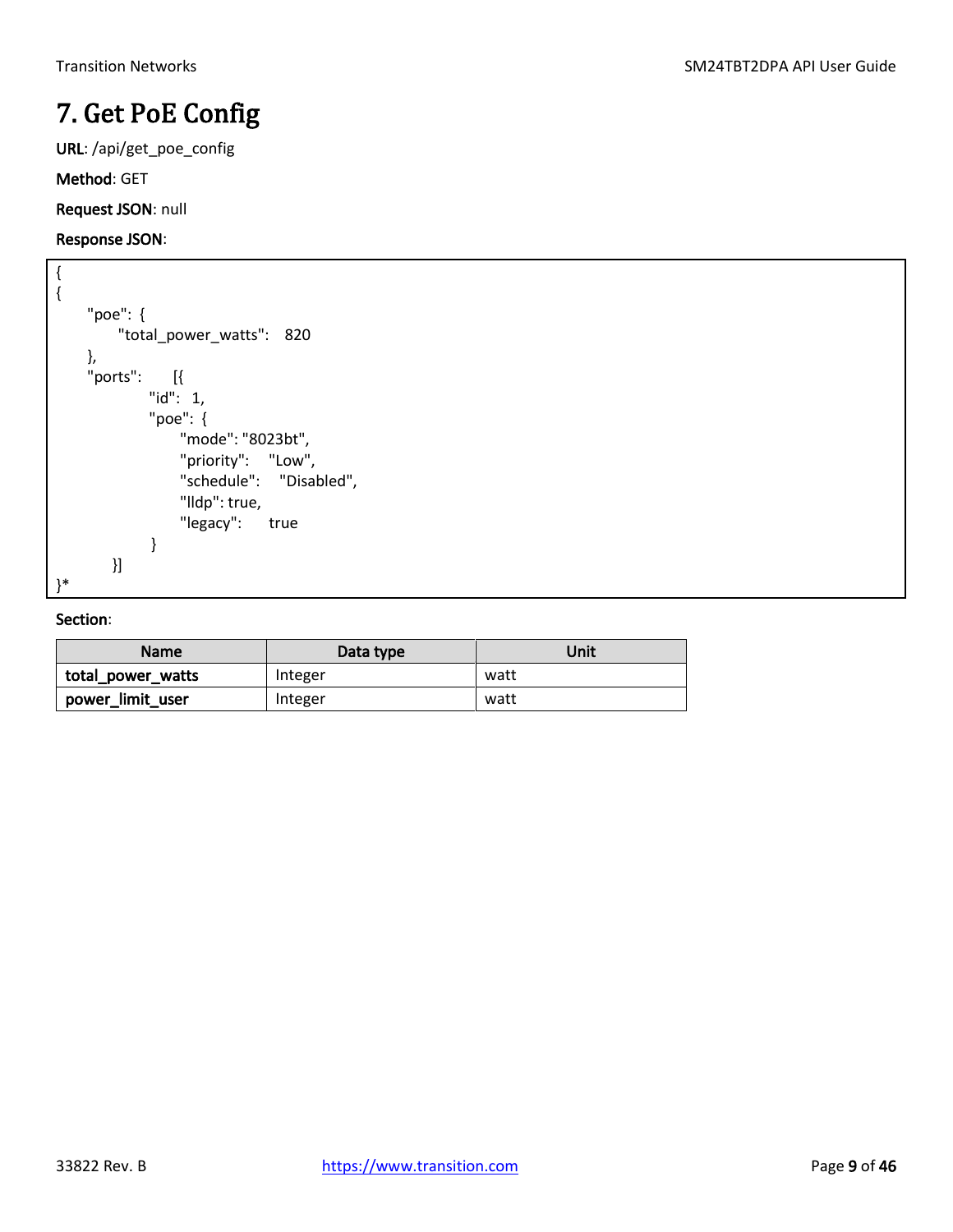### <span id="page-9-0"></span>8. Set PoE Config

URL: /api/set\_poe\_config

#### Method: POST

#### Request JSON:

```
{
         "ports": [
         {
                "id": 1,
                "poe":{
                     "mode": "8023bt",
                     "priority": "Low",
                     "schedule": "Disabled",
                     "lldp": true,
                     "legacy": true
                }
         },
         … … …
         \mathbf{I}}
```
#### Response JSON:

```
{
         "poe": {
               "total_power_watts": 2000
         },
         "ports": [
         {
               "id": 1,
                     "poe":{
                     "mode": "8023bt",
                     "priority": "Low",
                     "schedule": "Disabled",
                     "lldp": true,
                     "legacy": true
               }
         },
         … … …
         \mathbf{I}}
```

| <b>Name</b> | Data type     | Allowed / Value                              | Default Value |
|-------------|---------------|----------------------------------------------|---------------|
| id          | Integer       | <port number=""></port>                      |               |
| mode        | String        | "Disabled"、"4pair60w"、"4pair90w"<br>"8023bt" | 8023bt        |
| priority    | <b>String</b> | "Low"、"High"、"Critical"                      | Low           |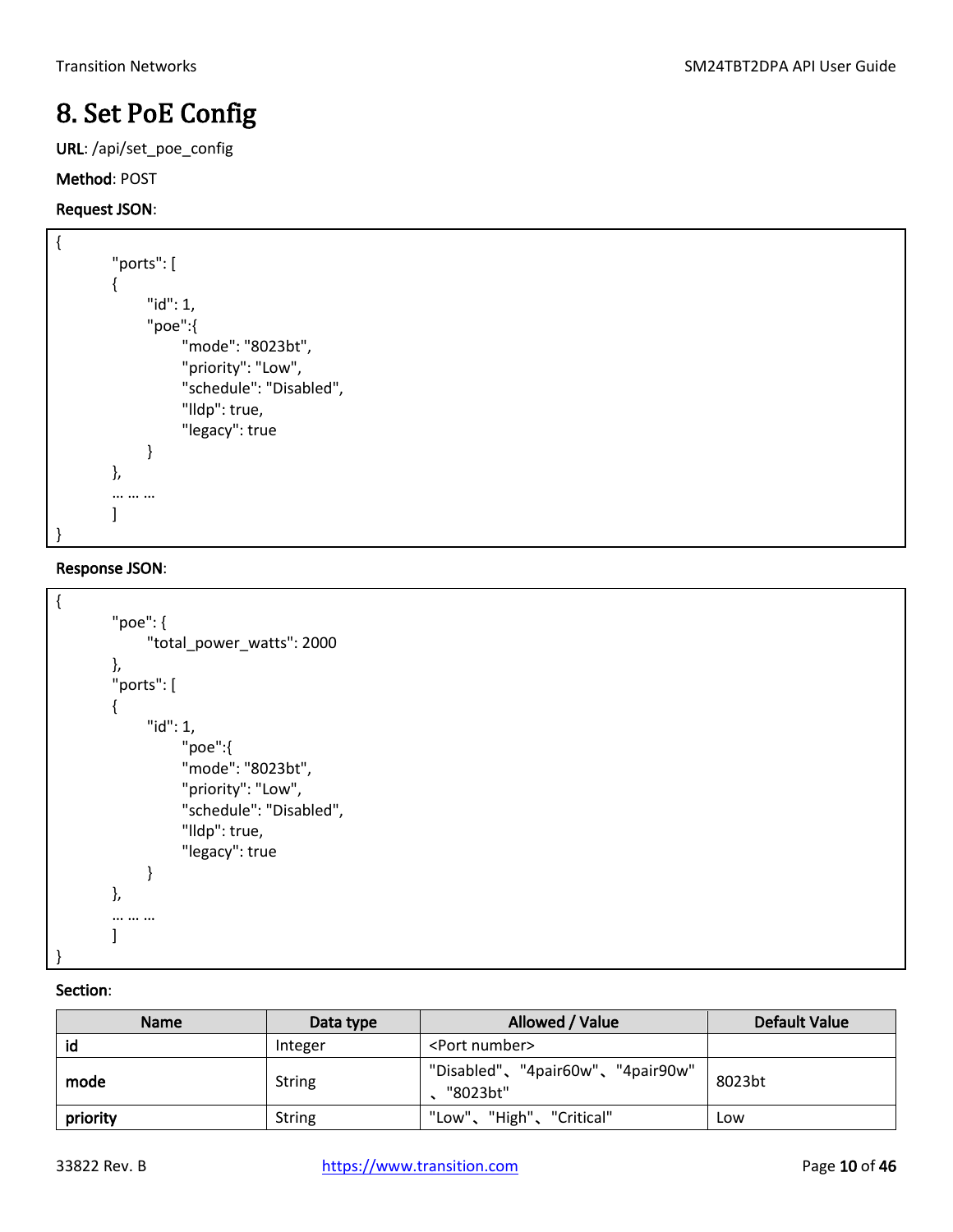| schedule    | Stringh        | "Disabled".<br><profile name=""></profile> | Disabled |
|-------------|----------------|--------------------------------------------|----------|
| <b>Ildp</b> | <b>Boolean</b> |                                            | true     |
| legacy      | <b>Boolean</b> |                                            | false    |

### <span id="page-10-0"></span>9. Get PoE Auto Power Reset

URL: /api/get\_poe\_auto\_reset

#### Method: GET

Request JSON: null

#### Response JSON:

```
{ 
         "poe": { 
               "auto_checking": false, 
         }, 
         "ports": [ 
         { 
               "id": 1, 
               "poe_auto_reset":{ 
                    "ip": "0.0.0.0", 
                    "startup_time": 60, 
                    "interval_time": 30, 
                    "retry_time": 3, 
                    "error": 0, 
                    "total": 0, 
                    "failure_reboot": false, 
                    "reboot_time": 15, 
                    "max_reboot_times": 3 
               } 
         }, 
         … … … 
         \mathbf{I}}
```

| <b>Name</b> | Data type |
|-------------|-----------|
| error       | Integer   |
| total       |           |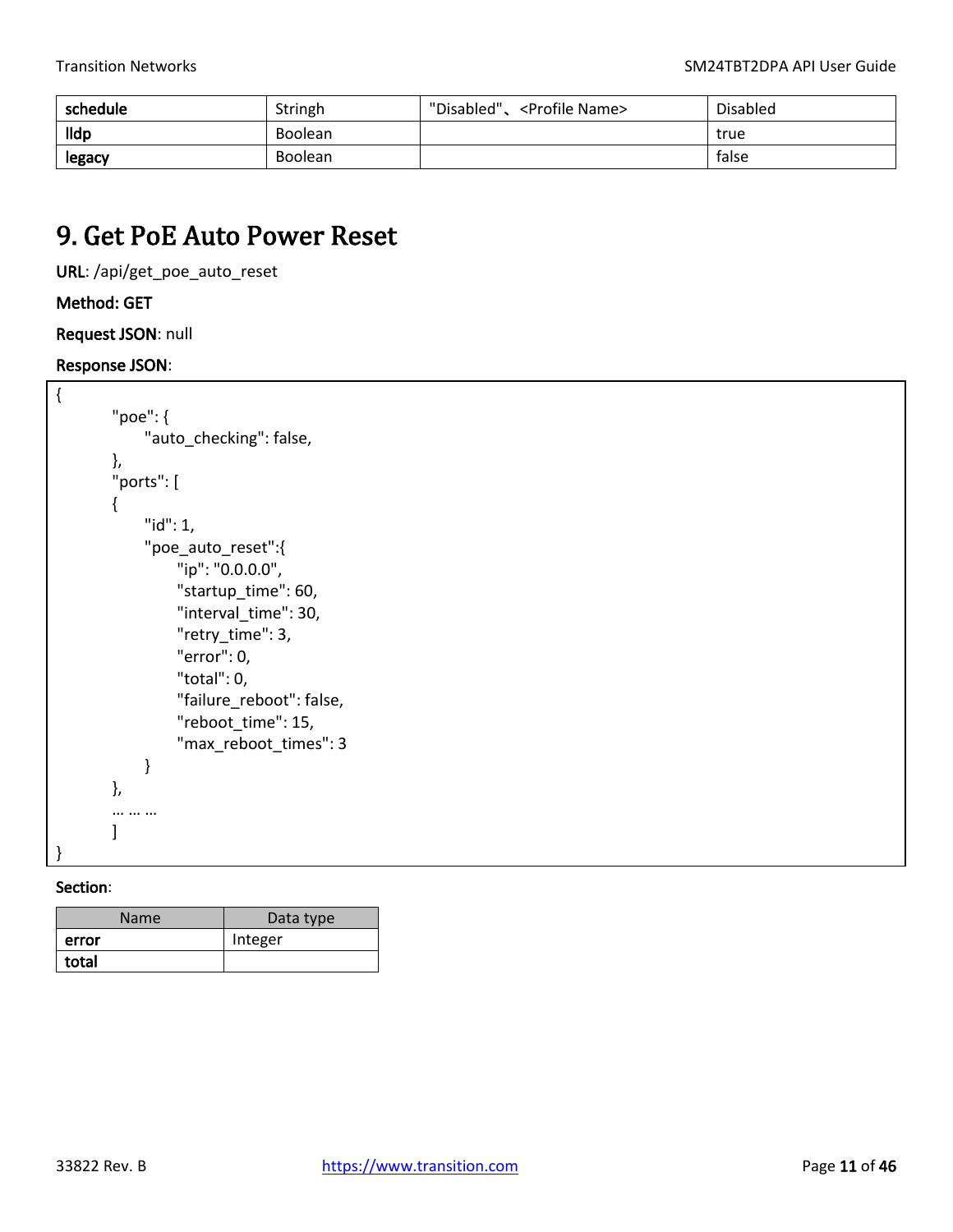### <span id="page-11-0"></span>10. Set PoE Auto Power Reset

URL: /api/set\_poe\_auto\_reset

#### Method: POST

#### Request JSON:

```
{ 
         "poe": { 
                "auto_checking": false, 
         }, 
         "ports": [ 
         { 
                "id": 1, 
                "poe_auto_reset":{ 
                     "ip": "0.0.0.0", 
                     "startup_time": 60, 
                     "interval_time": 30, 
                     "retry_time": 3, 
                     "failure_reboot": false, 
                    "reboot_time": 15,
                     "max_reboot_times": 3 
                } 
         }, 
         … … … 
         \mathbf{I}}
```

```
"poe": { 
               "auto_checking": false, 
        }, 
         "ports": [ 
         { 
               "id": 1, 
               "poe_auto_reset":{ 
                    "ip": "0.0.0.0", 
                    "startup_time": 60, 
                    "interval_time": 30, 
                    "retry_time": 3, 
                    "error": 0, 
                    "total": 0, 
                    "failure_reboot": false, 
                    "reboot_time": 15, 
                    "max_reboot_times": 3 
               } 
        }, 
         … … … 
        ] 
}
```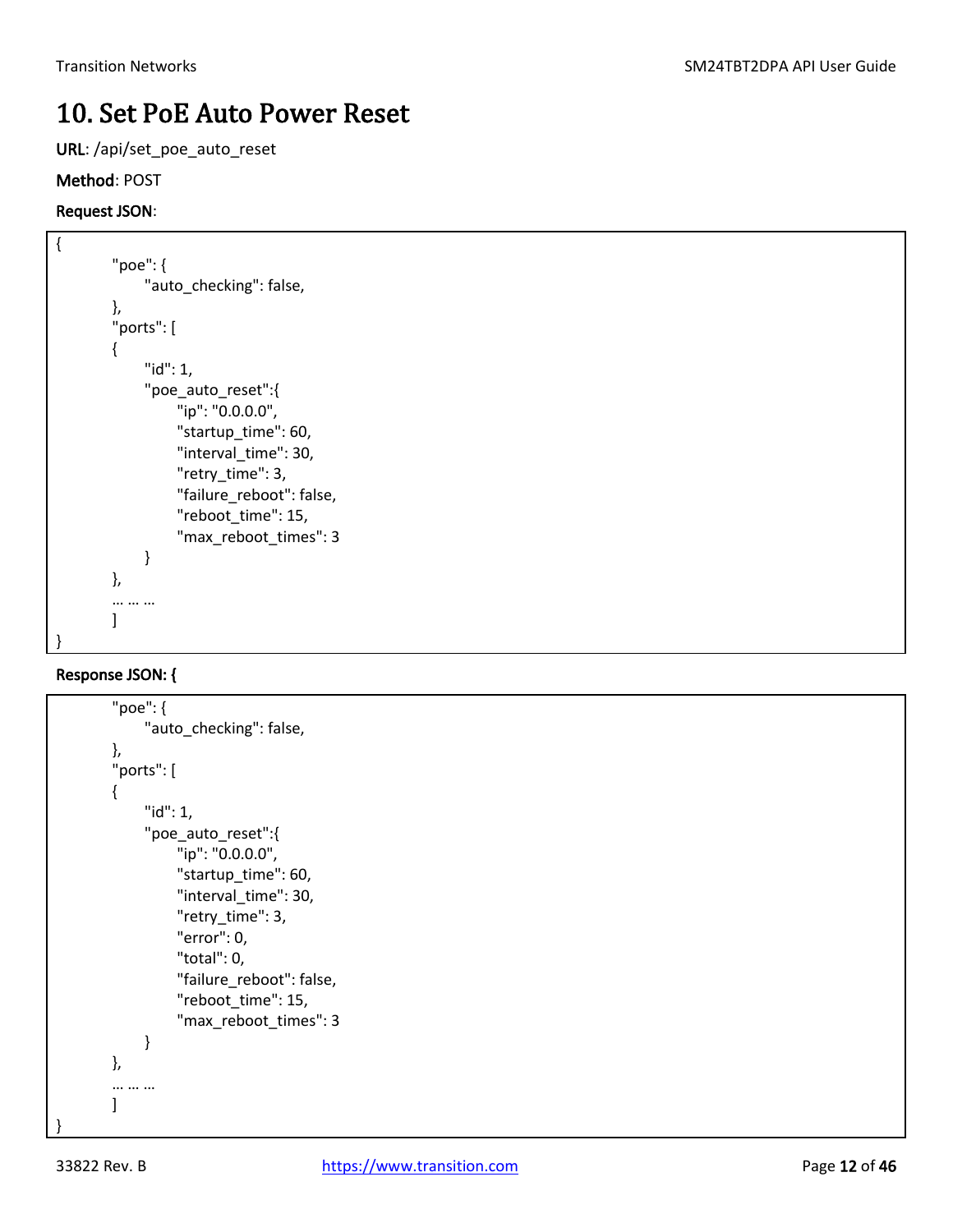| <b>Name</b>      | Data type     | Allowed / Value          | <b>Default Value</b> |
|------------------|---------------|--------------------------|----------------------|
| auto checking    | Boolean       |                          | false                |
| id               | Integer       | <port number=""></port>  |                      |
| ip               | <b>String</b> | " <ip4 address=""></ip4> |                      |
| startup_time     | Integer       | 30-600                   | 60                   |
| interval time    | Integer       | 10-120                   | 30                   |
| retry_time       | Integer       | $1 - 5$                  | 3                    |
| failure reboot   | Boolean       |                          | false                |
| reboot time      | Integer       | $3 - 120$                | 15                   |
| max reboot times | Integer       | $0 - 10$                 | 3                    |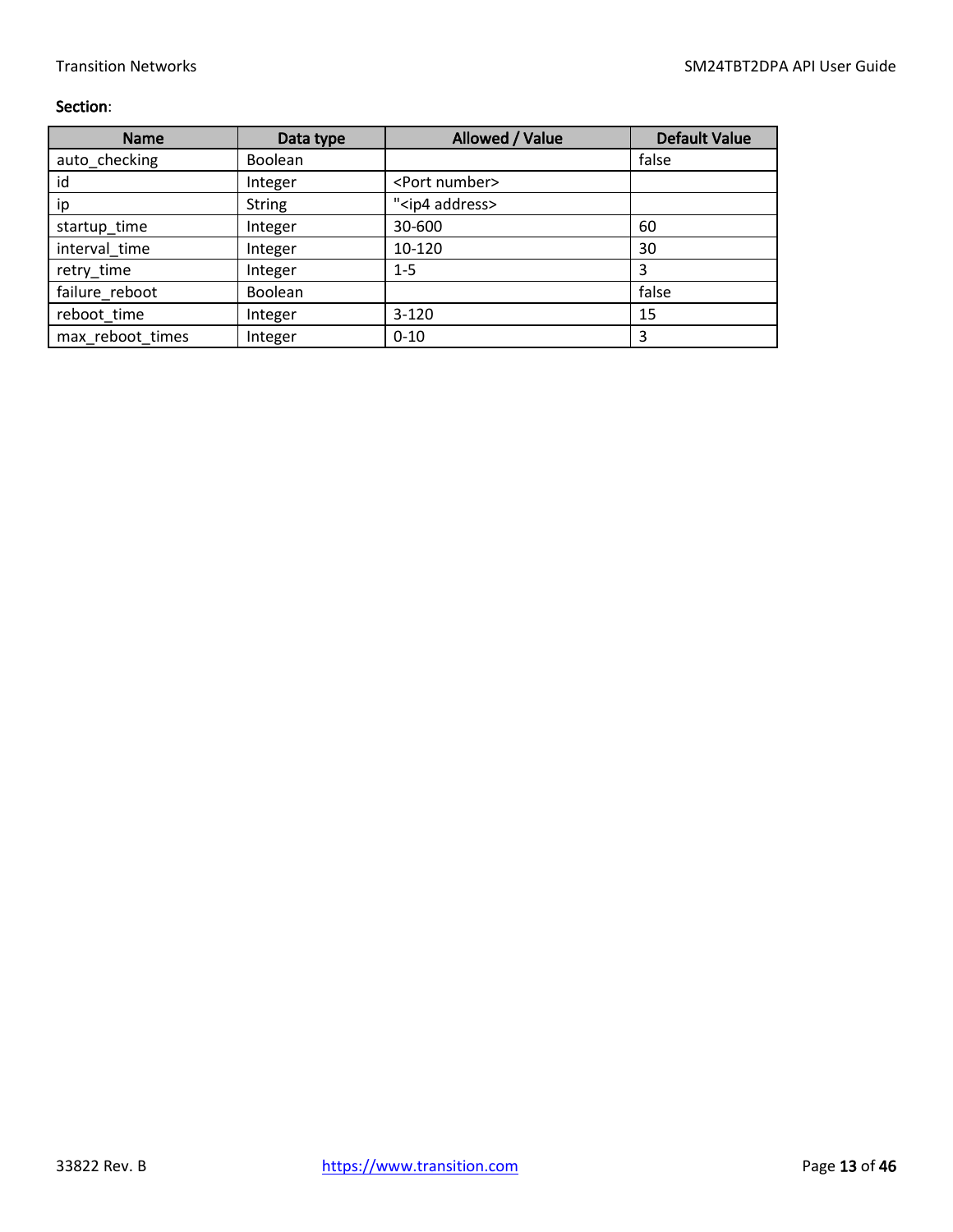### <span id="page-13-0"></span>11. Get Port Statistics

URL: /api/get\_port\_statistics

Method: GET

Request JSON: null

| $\{$ |                                             |
|------|---------------------------------------------|
|      | "ports": [                                  |
|      | {                                           |
|      | " $id$ ": 1,                                |
|      | "statistics": {                             |
|      | "rx_bytes": {                               |
|      | "all": 93536,                               |
|      | "octets": 11676072,                         |
|      | "unicast": 44332,                           |
|      | "multicast": 37536,                         |
|      | "broadcast": 11672,                         |
|      | "discard": 26816,                           |
|      | "64 bytes": 55171,                          |
|      | "65-127 bytes": 6235,                       |
|      | "128-255 bytes": 5317,                      |
|      | "256-511 bytes": 5841,                      |
|      | "512-1023 bytes": 3493,                     |
|      | "1024-1518 bytes": 1,                       |
|      | "1519-max bytes": 0,                        |
|      | "drop": 26816,                              |
|      | "crc_alignment": 0,                         |
|      | "oversize": 0,                              |
|      | "undersize": 0,                             |
|      | "fragments":                                |
|      | "jabber": 0                                 |
|      | },                                          |
|      | "tx_bytes": {                               |
|      | "all": 130311,                              |
|      | "octets": 14036132,                         |
|      | "unicast": 9516,                            |
|      | "multicast": 1123,                          |
|      | "broadcast": 119672,                        |
|      | "discard": 0,                               |
|      | "64 bytes": 77115,<br>"65-127 bytes": 9511, |
|      | "128-255 bytes": 336,                       |
|      | "256-511 bytes": 302,                       |
|      | "512-1023 bytes": 1251,                     |
|      | "1024-1518 bytes": 2668,                    |
|      | "1519-max bytes": 0,                        |
|      | "drop": 0,                                  |
|      | "late_collision": 0,                        |
|      |                                             |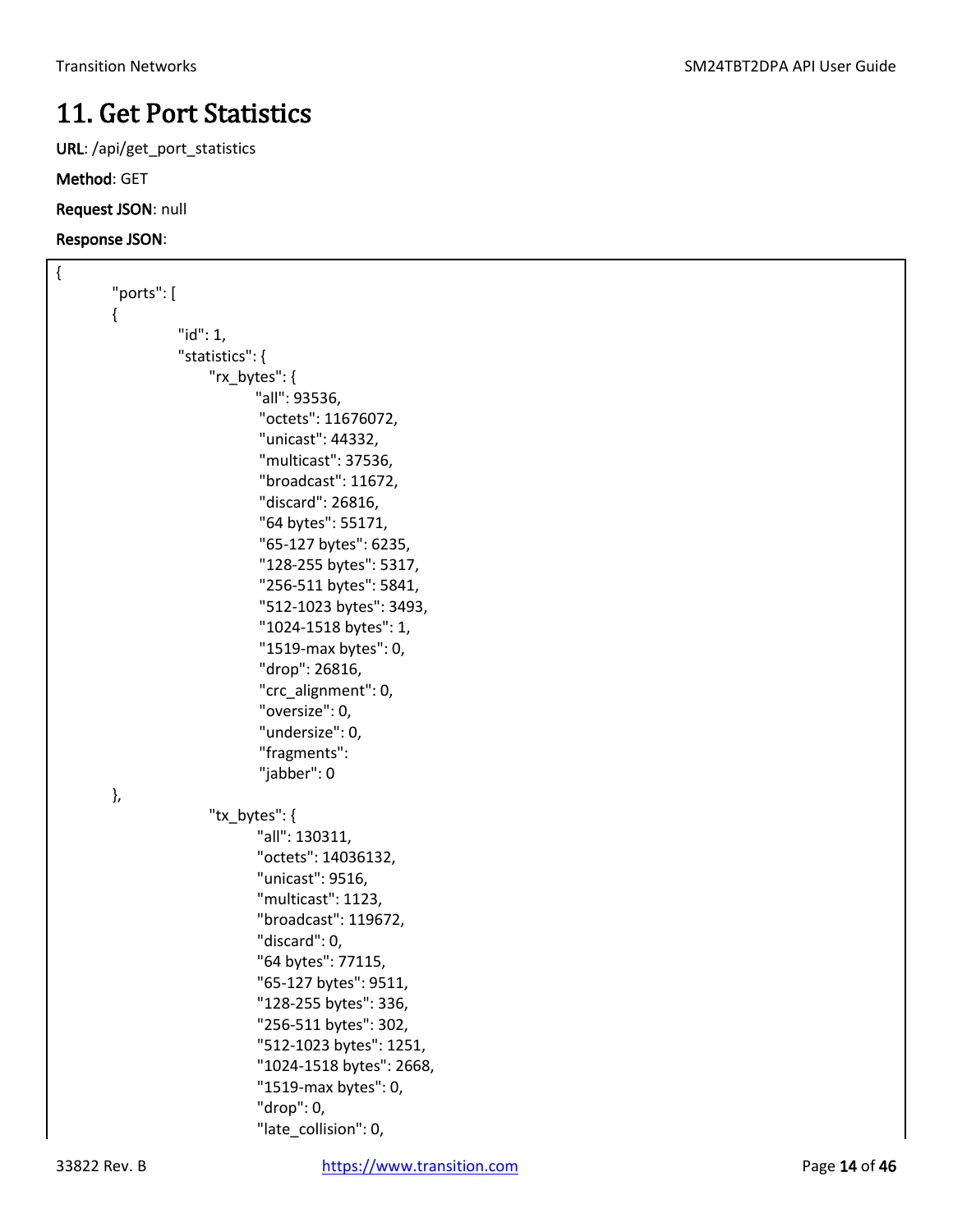

### <span id="page-14-0"></span>12. Get Port Config

URL: /api/get\_port\_config

#### Method: GET

Request JSON: null

```
{
        "ports": [
              {
                    "id": 1,
                    "link": "1Gfdx",
                    "media": "copper",
                    "speed_mode": "Auto",
                    "flow_control": false,
                    "jumbo_frames": 9600,
                    "description": ""
              },
              … …
        ]
}
```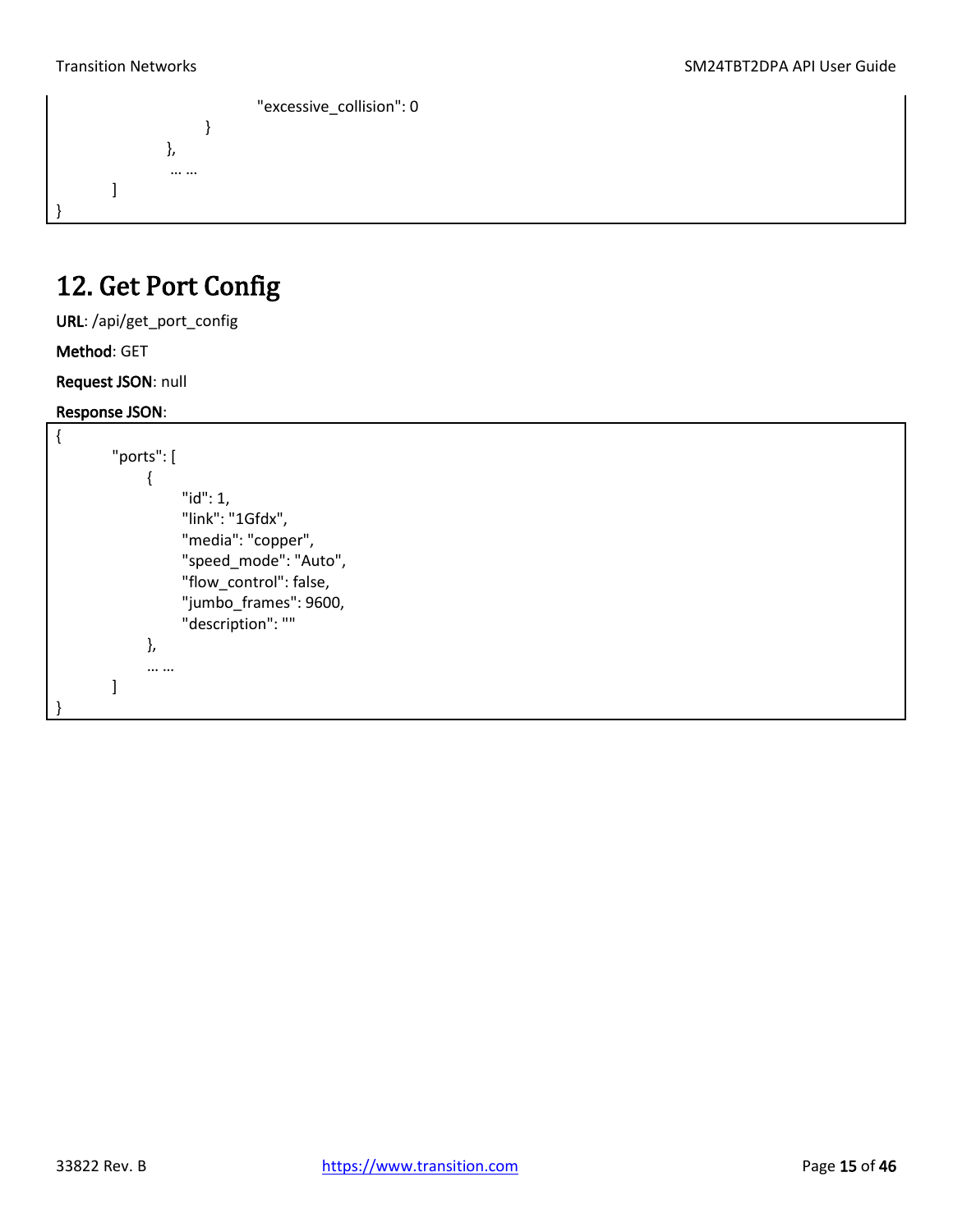### <span id="page-15-0"></span>13. Set Port Config

URL: /api/set\_port\_config

#### Method: POST

#### Request JSON:

```
{
        "ports": [
              {
                    "id": 1,
                    "speed_mode": "Auto",
                    "flow_control": false,
                    "jumbo_frames": 9600,
                    "description": "test description"
              },
              … …
        ]
}
```
#### Response JSON:

| "ports": [ |                                   |
|------------|-----------------------------------|
|            |                                   |
|            | "id": 1,                          |
|            | "link": "down",                   |
|            | "media": "copper",                |
|            | "speed_mode": "Auto",             |
|            | "flow_control": false,            |
|            | "jumbo frames": 9600,             |
|            | "description": "test description" |
| },         |                                   |
|            |                                   |
|            |                                   |
|            |                                   |
|            |                                   |

| Name       | Data type     | Allowed / Value                                                                                                                                     | <b>Default Value</b> |
|------------|---------------|-----------------------------------------------------------------------------------------------------------------------------------------------------|----------------------|
| id         | Integer       | <port number=""></port>                                                                                                                             |                      |
| speed_mode | <b>String</b> | "Disabled"<br>"Auto"<br>"10Mbps HDX"<br>"10Mbps FDX"<br>"100Mbps HDX"<br>"100Mbps FDX"<br>"1Gbps FDX"<br>"SFP_Auto_AMS"<br>"100-FX"<br>"100-FX AMS" | Auto                 |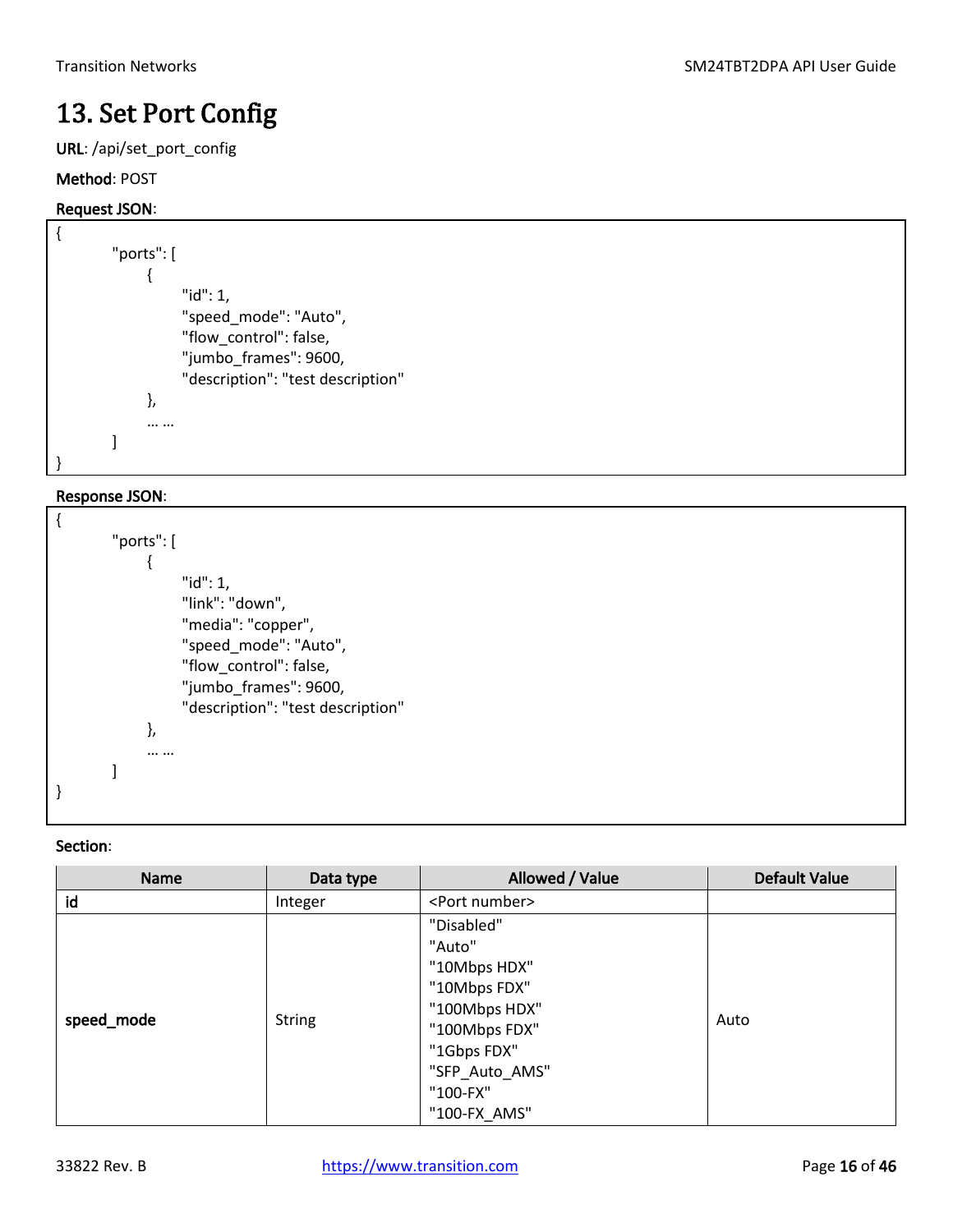|              |                | "1000-X"<br>"1000-X AMS" |       |
|--------------|----------------|--------------------------|-------|
| flow_control | <b>Boolean</b> |                          | false |
| jumbo frames | Integer        | 1518-9600                | 9600  |
| description  | <b>String</b>  | 0-63 alphanumeric        |       |

### <span id="page-16-0"></span>14. Firmware Upgrade

URL: /api/firmware\_upgrade

Method: POST

#### Request JSON:

```
{
        "system": {
               "firmware": {
                    "upgrade_url": http://192.168.1.77/test.tar.gz"
               }
        }
```
}

```
{
        "system": {
               "firmware": {
                    "upgrade_url":"http://192.168.1.77/test.tar.gz"
               }
        }
}
```
Response JSON: null

Section:

| <b>Name</b>    | Data type | Allowed /<br>Value | Default Value |
|----------------|-----------|--------------------|---------------|
| upgrade<br>url | String    | <url></url>        |               |

### <span id="page-16-1"></span>15. Get Firmware Upgrade Status

URL: /api/get\_firmware\_upgrade\_status

Method: GET

Request JSON: null

```
{
         "system": {
              "firmware": {
                   "upgrade_status": "idle"
              }
        }
}
```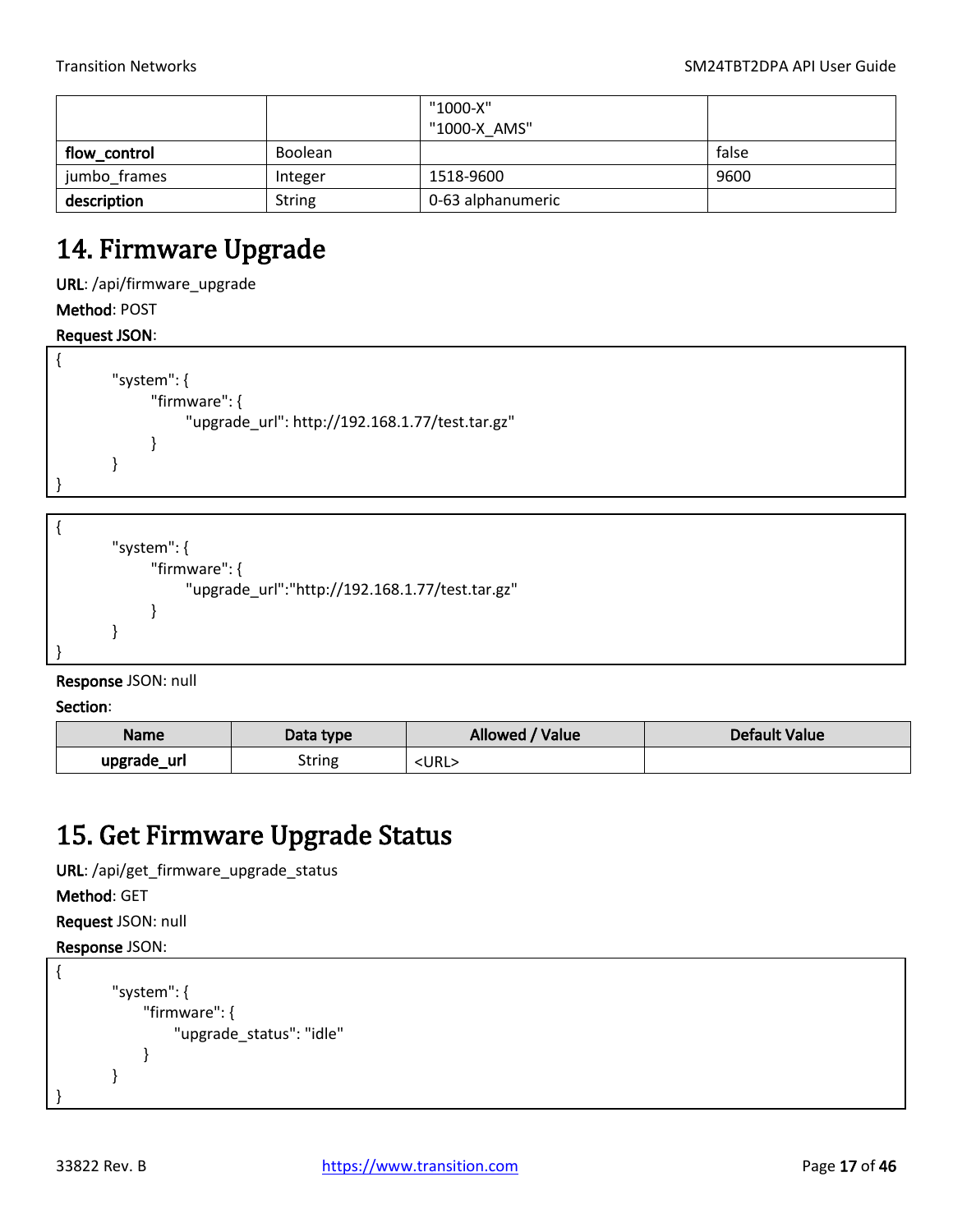### <span id="page-17-0"></span>16. Get Account Configuration

URL: /api/get\_account\_config Method: GET Request JSON: null

Response JSON:

```
{
         "account": [{
                 "username" : "admin",
                 "privilege_level" : 15
         },
         … …
         \mathbf{I}}
```
### <span id="page-17-1"></span>17. Set Account Configuration

URL: /api/set\_account\_config

Method: POST

#### Request JSON:

```
{
        "account": {
               "status" : "NEW",
               "username" : "admin",
               "password" : "admin",
               "privilege_level" : 15
        }
}
```
Response JSON:

{

}

```
"account": [{
       "username" : " superuser ",
       "privilege_level" : 15
},
… …
]
```
Section: Note: Only modify one at a time.

| <b>Name</b>     | Data type     | Allowed / Value    | <b>Default Value</b> |
|-----------------|---------------|--------------------|----------------------|
| status          | <b>String</b> | "EDIT"、"NEW"、"DEL" |                      |
| <b>Username</b> | <b>String</b> | 1-31 alphanumeric  |                      |
| password        | <b>String</b> | 0-31 alphanumeric  |                      |
| privilege_level | Integer       | $0 - 15$           |                      |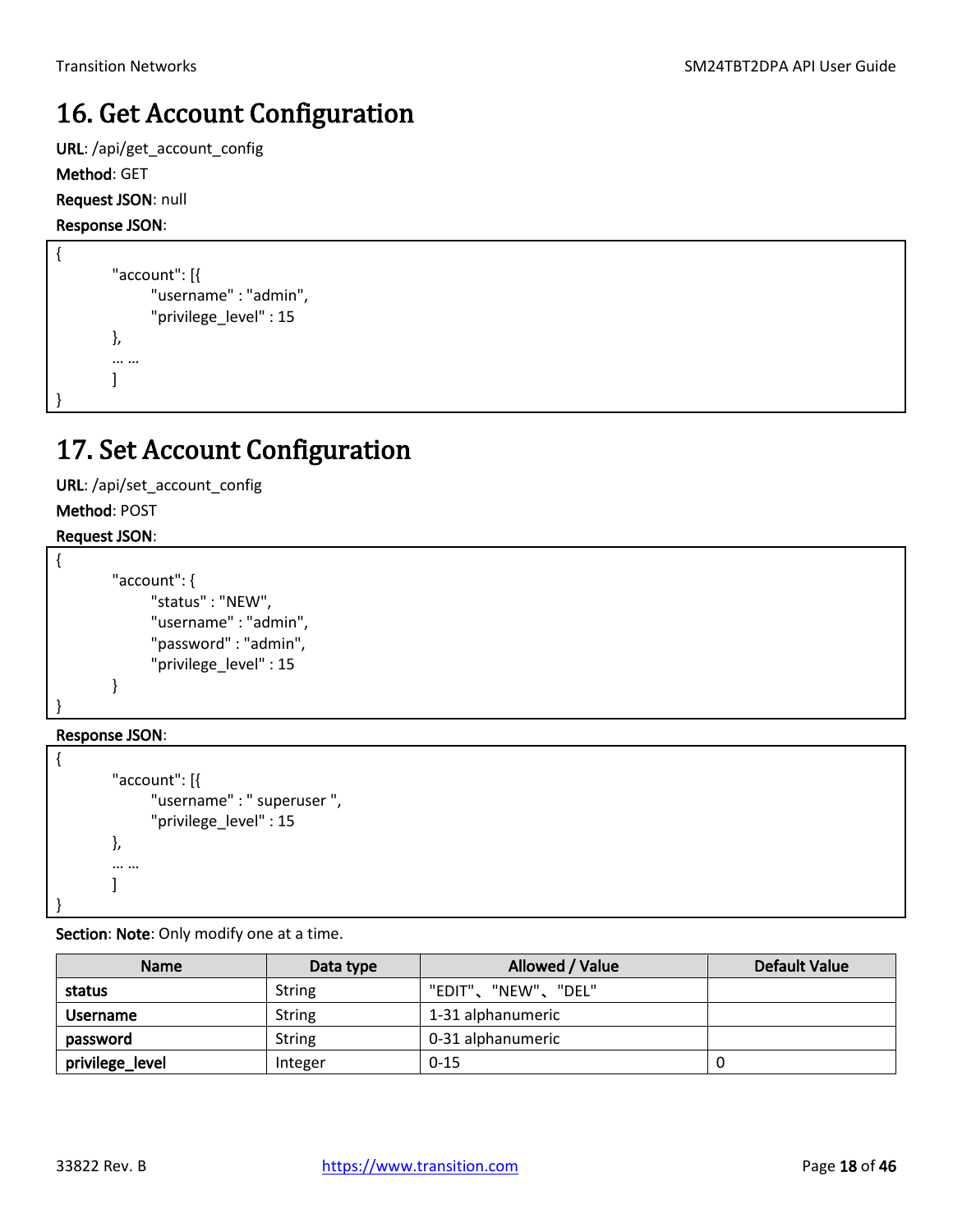### <span id="page-18-0"></span>18. Get MAC Table Information

URL: /api/get\_dynamic\_mac\_table Method: GET

Request JSON: null

#### Response JSON:

```
{
         "mac_table": [{
               "type": "Dynamic",
               "mac": "11-22-33-44-55-66",
               "vid": 1,
               "port": 9
         },
         … …
         \mathbf{I}}
```
### <span id="page-18-1"></span>19. Save Configuration

URL: /api/save\_configuration

Method: GET

Request JSON: null

```
{
        " response ": {
              "status":"success",
             "message":"startup-config saved successfully."
        }
}
```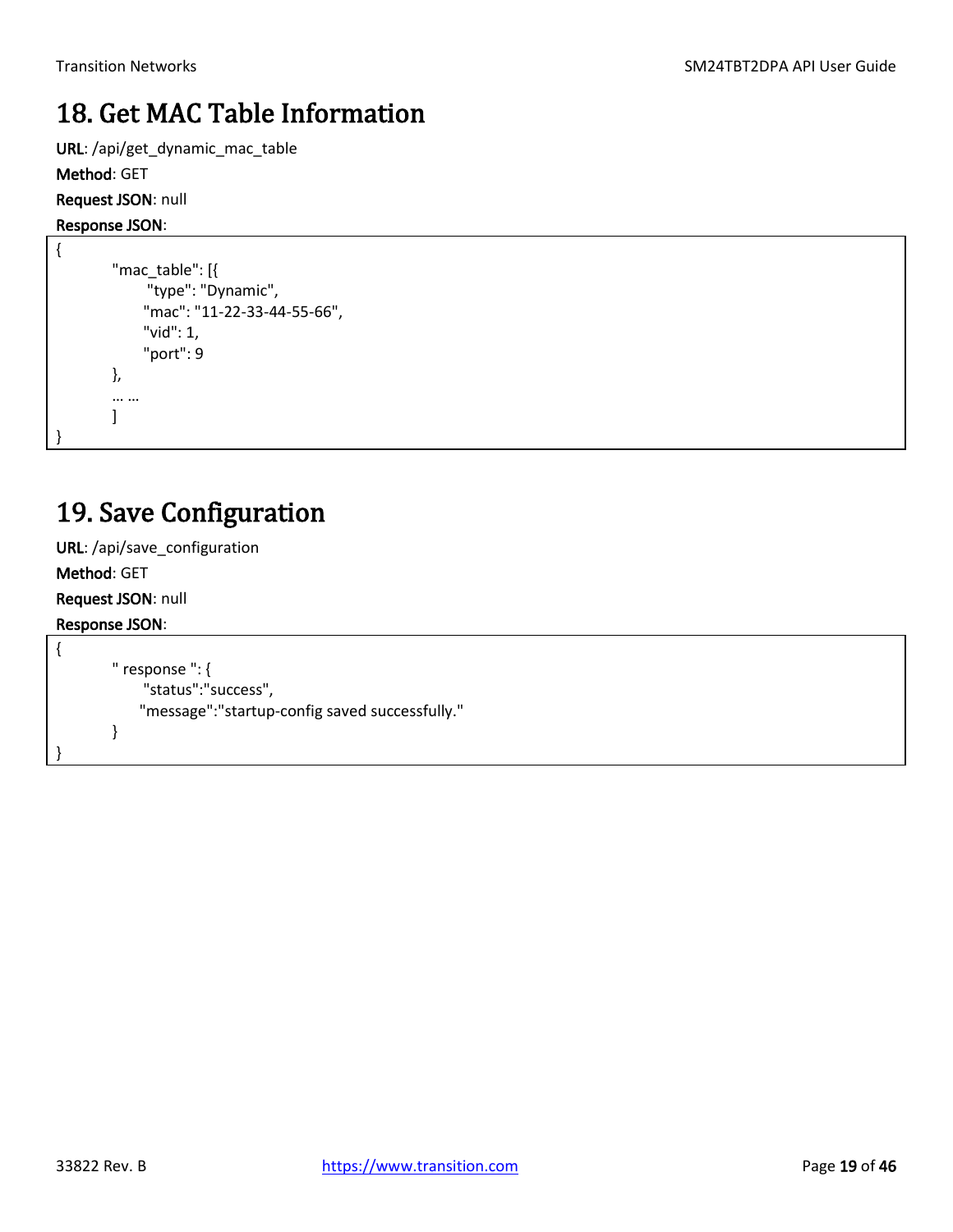### <span id="page-19-0"></span>20. Get System Time

URL: /api/get\_system\_time Method: GET Request JSON: null

#### Response JSON:

```
{
     "system": {
         "time": {
             "clock_source": "Use Local Settings",
             "system_date": "2011-01-01 01:17:39",
             "time_zone": " 00",
             "acronym": "",
             "daylight": {
                 "mode": "disable",
                 "offset": 1,
                "start_time": {
                     "year": 0,
                     "month": "Jan",
                     "week": 0,
                     "day": "Mon",
                     "date": 0,
                     "hour": 0,
                     "minute": 0
 },
                 "end_time": {
                     "year": 0,
                     "month": "Jan",
                     "week": 0,
                     "day": "Mon",
                     "date": 0,
                     "hour": 0,
                     "minute": 0
 }
            }
        }
     }
```
}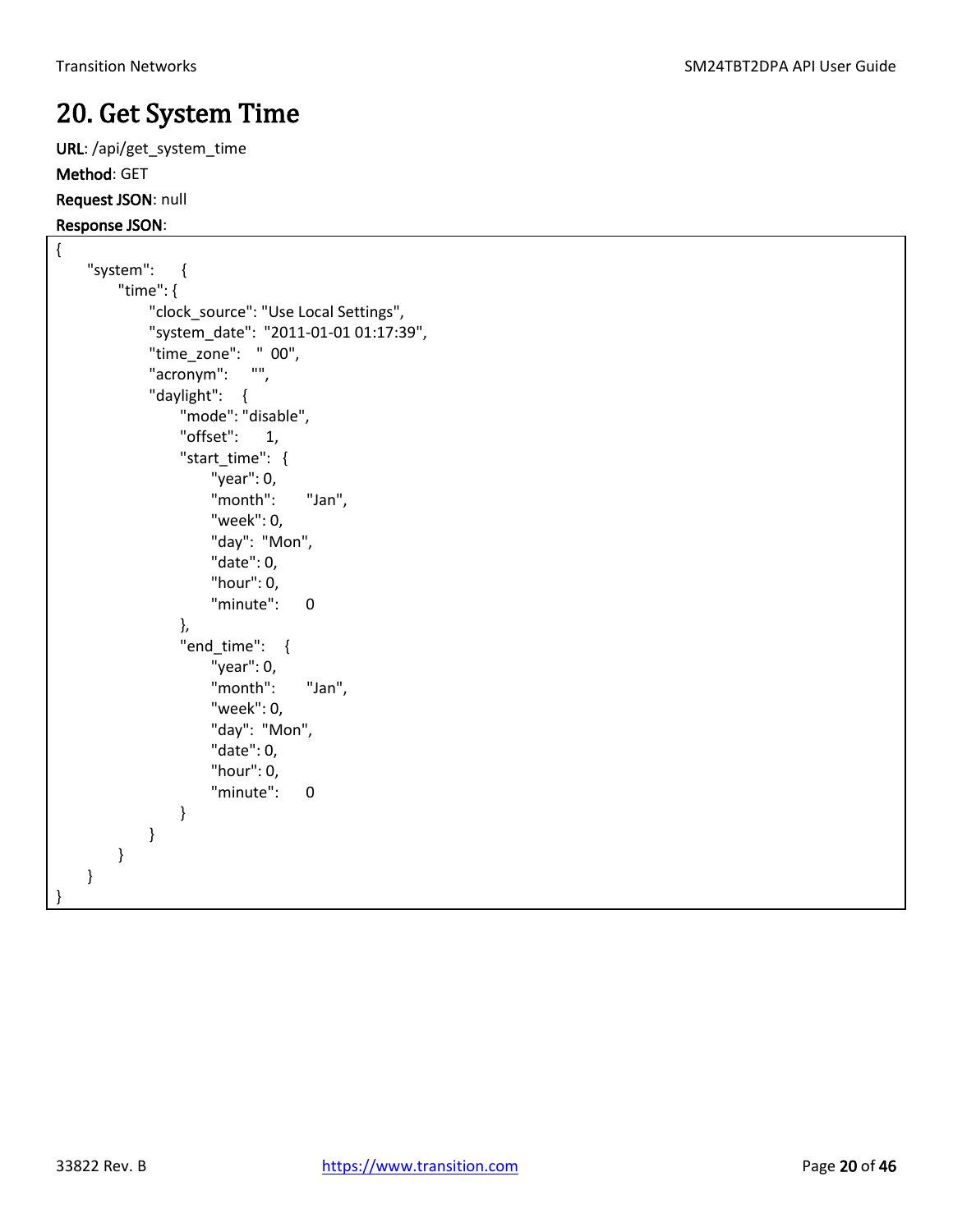### <span id="page-20-0"></span>21. Set System Time

URL: /api/set\_system\_time Method: POST

### Request JSON:

```
{
     "system": {
         "time": {
             "clock_source": "Use Local Settings",
             "system_date": "2020-09-15 15:31:30",
             "time_zone": "5400",
             "acronym": "",
             "daylight": {
                 "mode": "disable",
                 "offset": 60,
                "start_time": {
                     "year": 1,
                     "month": "Jan",
                     "week": 1,
                     "day": "Mon",
                     "date": 1,
                     "hour": 1,
                     "minute": 1
 },
                 "end_time": {
                     "year": 1,
                     "month": "Jan",
                     "week": 1,
                     "day": "Mon",
                     "date": 1,
                     "hour": 1,
                     "minute": 1
 }
             }
         }
     }
}
```

```
{
     "system": {
         "time": {
              "clock_source": "Use Local Settings",
              "system_date": "2020-09-15 15:31:30",
              "time_zone": "5400",
              "acronym": "",
              "daylight": {
                  "mode": "disable",
                  "offset": 60,
                  "start_time": {
```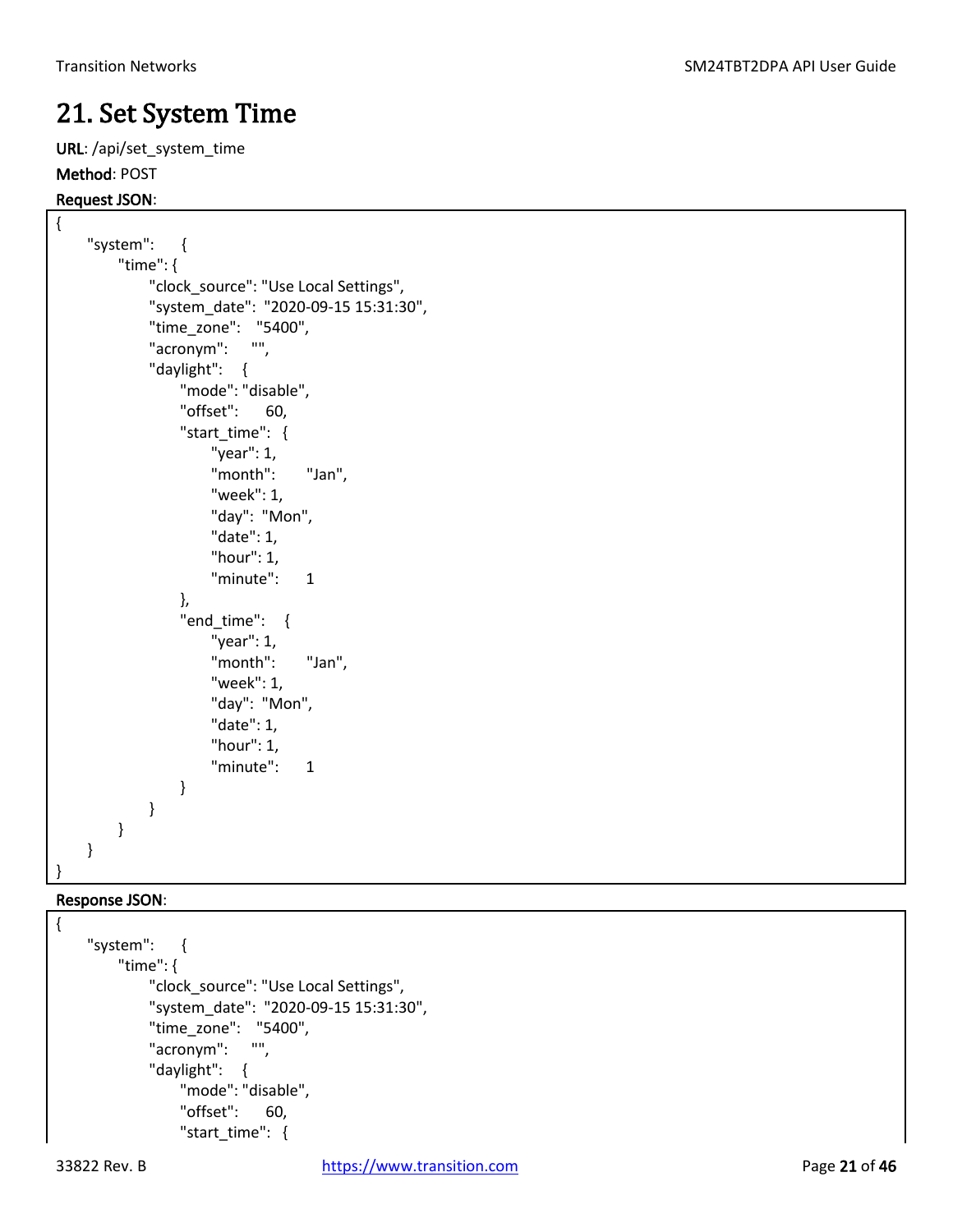```
 "year": 1,
                     "month": "Jan",
                     "week": 1,
                     "day": "Mon",
                     "date": 1,
                     "hour": 1,
                     "minute": 1
                 },
                 "end_time": {
                     "year": 1,
                     "month": "Jan",
                     "week": 1,
                     "day": "Mon",
                     "date": 1,
                     "hour": 1,
                     "minute": 1
 }
             }
        }
     }
}*
```
#### Section:

| JCLIUII.<br><b>Name</b> | Data type      | Allowed / Value                                                                | <b>Default Value</b> |
|-------------------------|----------------|--------------------------------------------------------------------------------|----------------------|
| clock_source            | <b>String</b>  | "Use Local Setting"、"NTP Server"                                               | <b>Local Setting</b> |
| system_date             | <b>String</b>  | "[Year]-[Month]-[Day]<br>[Hour]:[Minute]:[Second]"                             |                      |
| time_zone               | <b>String</b>  | Reference "Time Zone Mapping Table"                                            |                      |
| acronym                 | <b>String</b>  | 0-16 alphanumeric                                                              |                      |
| mode                    | <b>Boolean</b> |                                                                                | disable              |
| offset                  | Integer        | 1-720 Min                                                                      | 60                   |
| year                    | Integer        | (1)                                                                            | 1                    |
| month                   | <b>String</b>  | "Jan"、"Feb"、"Mar" "Apr"、"May"<br>"Jun" "Jul"、"Aug"、"Sep" "Oct"、<br>"Nov"、"Dec" | Jan                  |
| week                    | Integer        | $1 - 5$                                                                        | $\mathbf{1}$         |
| day                     | <b>String</b>  | "Mon"、"Tue"、"Wed" "Thu"、"Fri"<br>"Sat"、"Sun"                                   | Mon                  |
| hour                    | Integer        | $1 - 23$                                                                       | 0                    |
| minute                  | Integer        | $1 - 59$                                                                       | 1                    |

#### Time Zone Mapping Table:

| Value   | <b>Note</b>   |  |  |
|---------|---------------|--|--|
| -7200   | (GMT-12:00)   |  |  |
| -6600   | $(GMT-11:00)$ |  |  |
| -6000   | $(GMT-10:00)$ |  |  |
| $-5400$ | (GMT-09:00)   |  |  |
| -4800   | (GMT-08:00)   |  |  |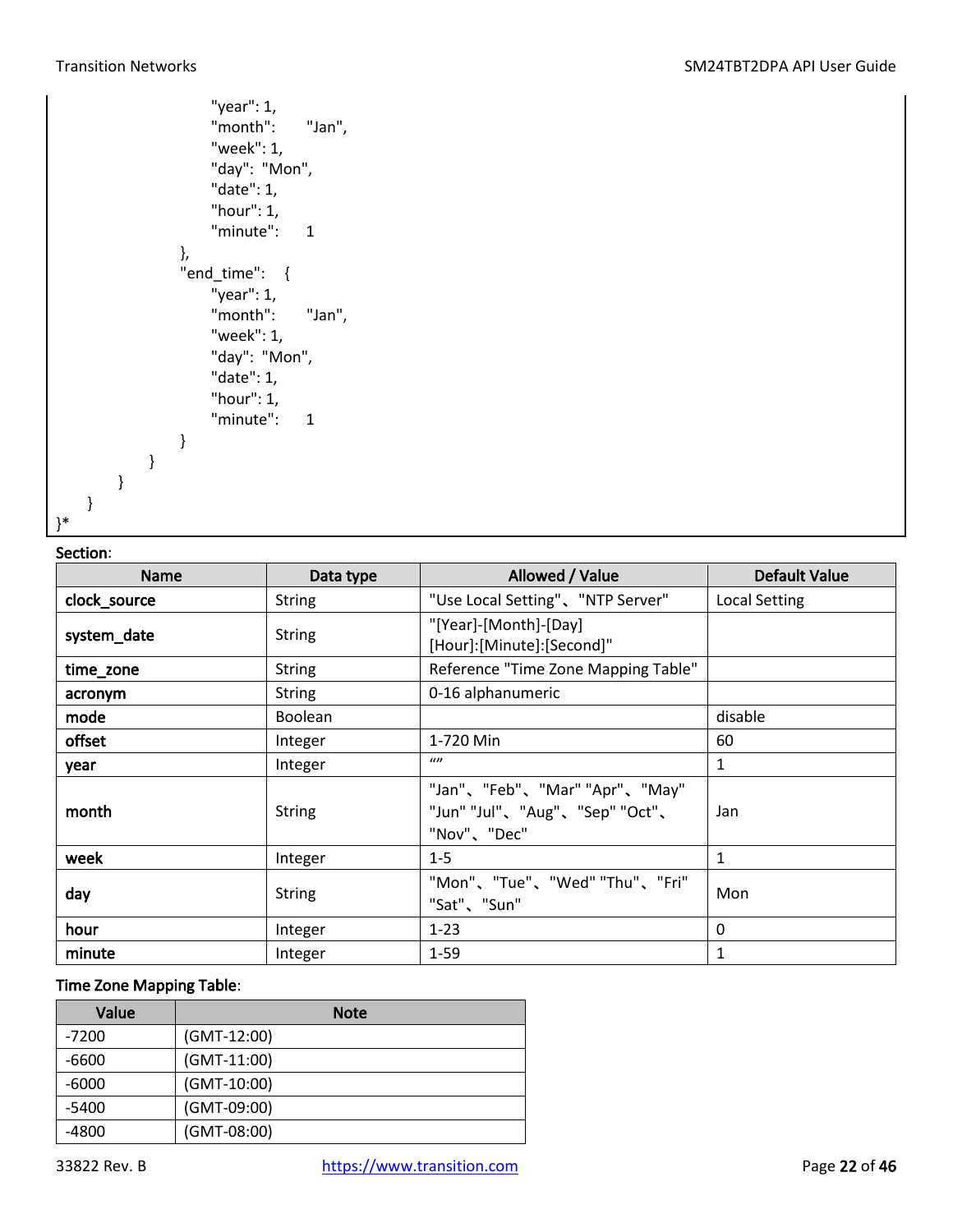| $-4200$ | (GMT-07:00)   |
|---------|---------------|
| $-3600$ | (GMT-06:00)   |
| $-3000$ | (GMT-05:00)   |
| $-2700$ | (GMT-04:30)   |
| $-2400$ | (GMT-04:00)   |
| $-2100$ | (GMT-03:30)   |
| $-1800$ | (GMT-03:00)   |
| $-1200$ | (GMT-02:00)   |
| $-600$  | (GMT-01:00)   |
| 0       | (GMT+00:00)   |
| 600     | (GMT+01:00)   |
| 1200    | (GMT+02:00)   |
| 1800    | (GMT+03:00)   |
| 2100    | (GMT+03:30)   |
| 2400    | (GMT+04:00)   |
| 2700    | (GMT+04:30)   |
| 3000    | (GMT+05:00)   |
| 3300    | (GMT+05:30)   |
| 3450    | (GMT+05:45)   |
| 3600    | (GMT+06:00)   |
| 3900    | (GMT+06:30)   |
| 4200    | (GMT+07:00)   |
| 4800    | (GMT+08:00)   |
| 5400    | (GMT+09:00)   |
| 5700    | (GMT+09:30)   |
| 6000    | (GMT+10:00)   |
| 6600    | $(GMT+11:00)$ |
| 7200    | (GMT+12:00)   |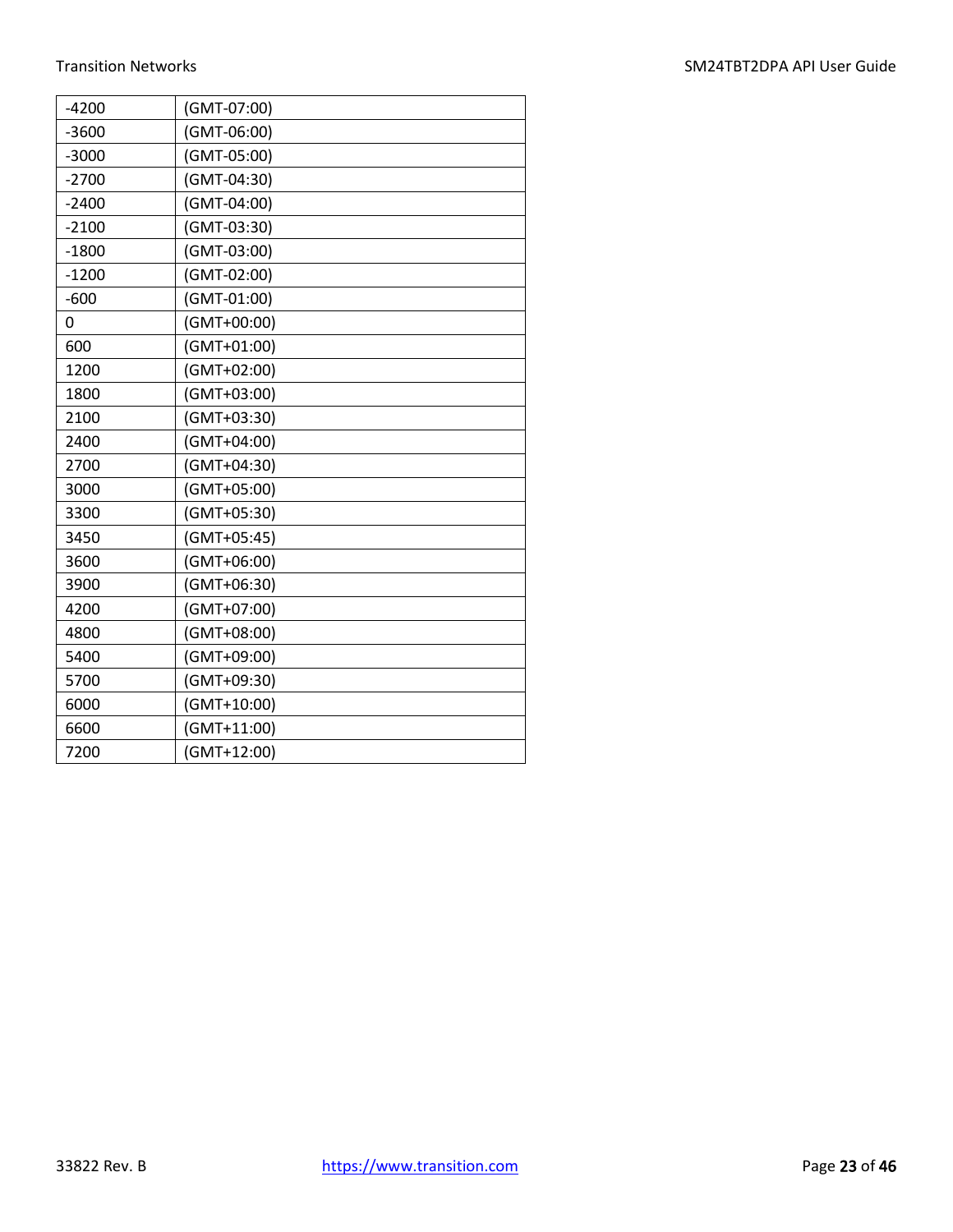### <span id="page-23-0"></span>22. Get NTP Server

URL: /api/get\_ntp\_server Method: GET Request JSON: null

```
{
      "system": {
           "ntp": {
                "automatic": false,
               "interval": 60,<br>"server1": "",
               "server1":
                "server2": "",
                "server3": "",
               "server4": \frac{m}{m},
               "server5":
           }
      }
}
```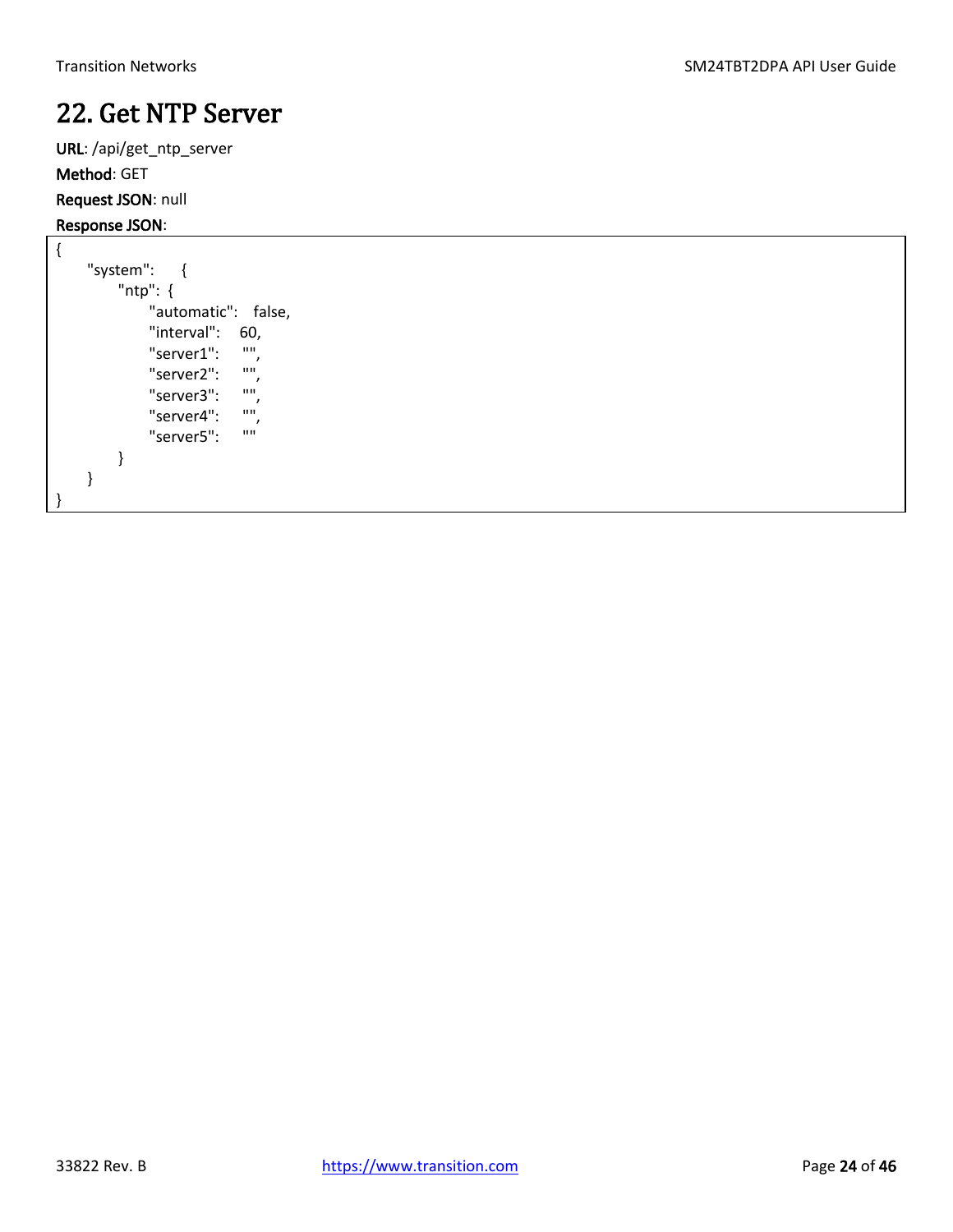### <span id="page-24-0"></span>23. Set NTP Server

URL: /api/set\_ntp\_server

#### Method: POST

#### Request JSON:

```
{
     "system": {
         "ntp": {
             "automatic": true,
             "interval": 60,
             "server1": "192.168.1.1",
             "server2": "",
             "server3": "",
            "server4":
             "server5": ""
         }
     }
}*
```
#### Response JSON:

| "system":               |
|-------------------------|
| "ntp": {                |
| "automatic": false,     |
| "interval":<br>60,      |
| ,,,,<br>"server1":      |
| <b>HH</b><br>"server2": |
| '''<br>"server3":       |
| '''<br>"server4":       |
| ,,,,<br>"server5":      |
|                         |
|                         |
|                         |

| <b>Name</b>  | Data type     | Allowed / Value            | <b>Default Value</b> |
|--------------|---------------|----------------------------|----------------------|
| id           | Integer       | $1 - 6$                    |                      |
| host         | <b>String</b> | <ipv4 address=""></ipv4>   |                      |
| ntp_interval | Integer       | 5, 10, 15, 30, 60, 120 min | 60                   |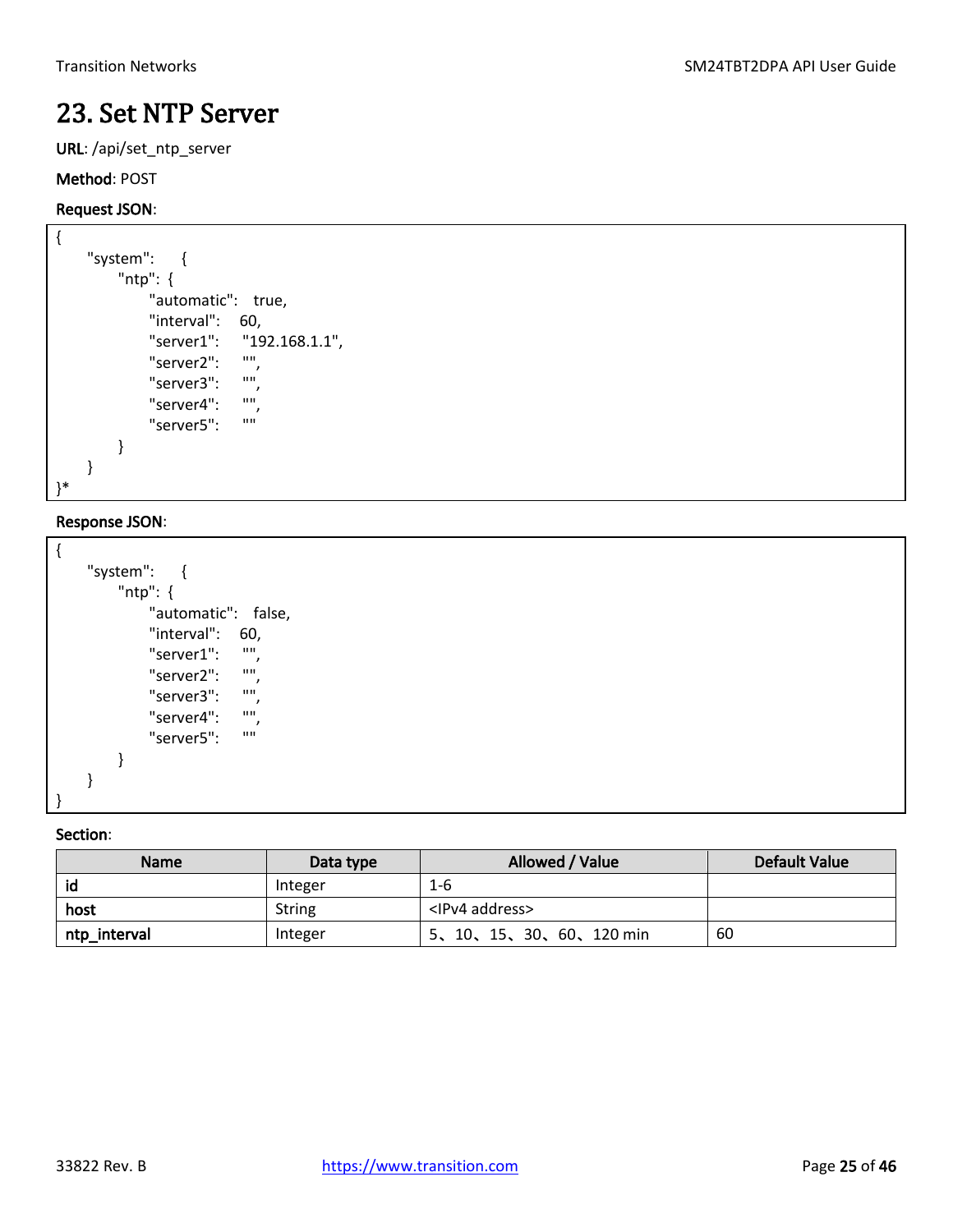### <span id="page-25-0"></span>24. Get Syslog Server

URL: /api/get\_syslog\_server Method: GET Request JSON: null

Response JSON:

```
{
     "system": {
         "syslog": {
              "mode": false,
              "server_address": "",
              "server_port": 514
         }
     }
}
```
### <span id="page-25-1"></span>25. Set Syslog Server

URL: /api/set\_syslog\_server

Method: POST

#### Request JSON:

```
 "system": {
         "syslog": {
              "mode": false,
             "server_address": "",
              "server_port": 514
         }
     }
}
```
Response JSON:

```
 "system": {
         "syslog": {
             "mode": false,
             "server_address": "",
              "server_port": 514
         }
     }
}
```

| <b>Name</b>    | Data type      | Allowed / Value          | Default Value |
|----------------|----------------|--------------------------|---------------|
| mode           | <b>Boolean</b> |                          | false         |
| server_address | <b>String</b>  | <ipv4 address=""></ipv4> | address       |
| server_port    | Integer        | 1-49151                  | 514           |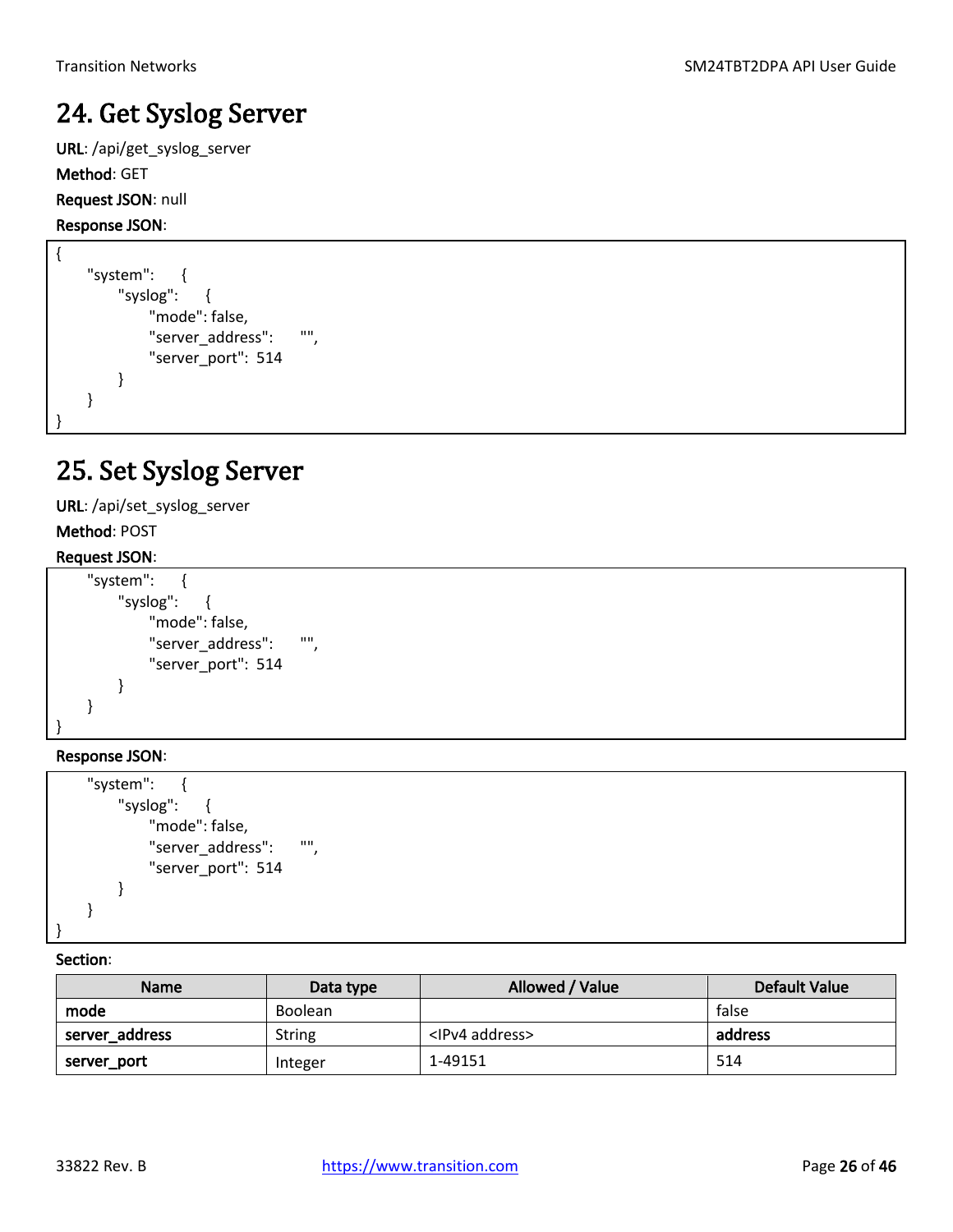### <span id="page-26-0"></span>26. Get Vlan Config

URL: /api/get\_vlan\_config Method: GET Request JSON: null

```
{
        "vlan": {
               "allowed_access_vlans": "1",
               "ethertype_custom_s_ports": "88a8"
        },
        "ports": [{
               "id": 1,
               "vlan": {
                   "mode": "Access",
                   "access": {
                        "pvid": 1
                   },
                   "trunk": {
                             "pvid": 1,
                             "egress_tagging": "Untag Port VLAN",
                             "allowed_vlan": "1"
                   },
                   "hybrid": {
                        "pvid": 1,
                        "port_type": "C-Port",
                        "ingress_filter": false,
                        "ingress_accept": "Tagged and Untagged",
                        "egress_tagging": "Untag Port VLAN",
                        "allowed_vlan": "1"
                   }
              }
        },
        … …
        \mathbf{I}}
```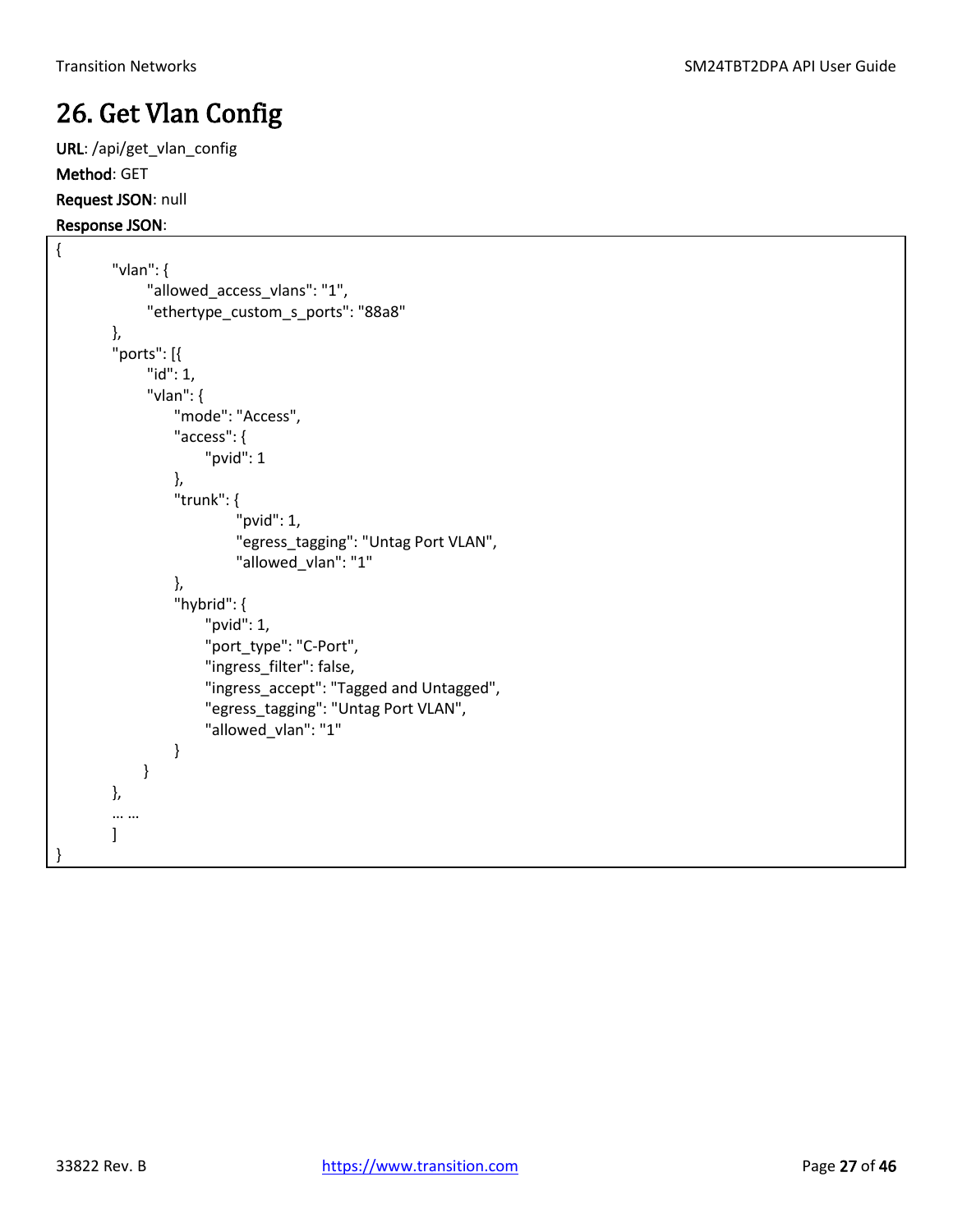### <span id="page-27-0"></span>27. Set Vlan Config

URL: /api/set\_vlan\_config Method: POST

#### Request JSON:

```
{
     "vlan": {
         "allowed_access_vlans": "1",
         "ethertype_custom_s_ports": "88a8"
     },
     "ports": [{
             "id": 1,
             "vlan": {
                "mode": "Access",
                "access": {
                    "pvid": 1,
                    "forbidden_vlan": ""
 },
                 "trunk": {
                    "pvid": 1,
                    "egress_tagging": "Untag Port VLAN",
                    "allowed_vlan": "1-4095",
                    "forbidden_vlan": ""
 },
                "hybrid": {
                    "pvid": 1,
                    "port_type": "C-Port",
                    "ingress_filter": false,
                    "ingress_accept": "Tagged and Untagged",
                    "egress_tagging": "Untag Port VLAN",
                    "allowed_vlan": "1-4095",
                    "forbidden_vlan": ""
 }
 }
         },
}
```

```
{
     "vlan": {
          "allowed_access_vlans": "1",
          "ethertype_custom_s_ports": "88a8"
     },
     "ports": [{
              "id": 1,
              "vlan": {
                  "mode": "Access",
                  "access": {
                       "pvid": 1,
```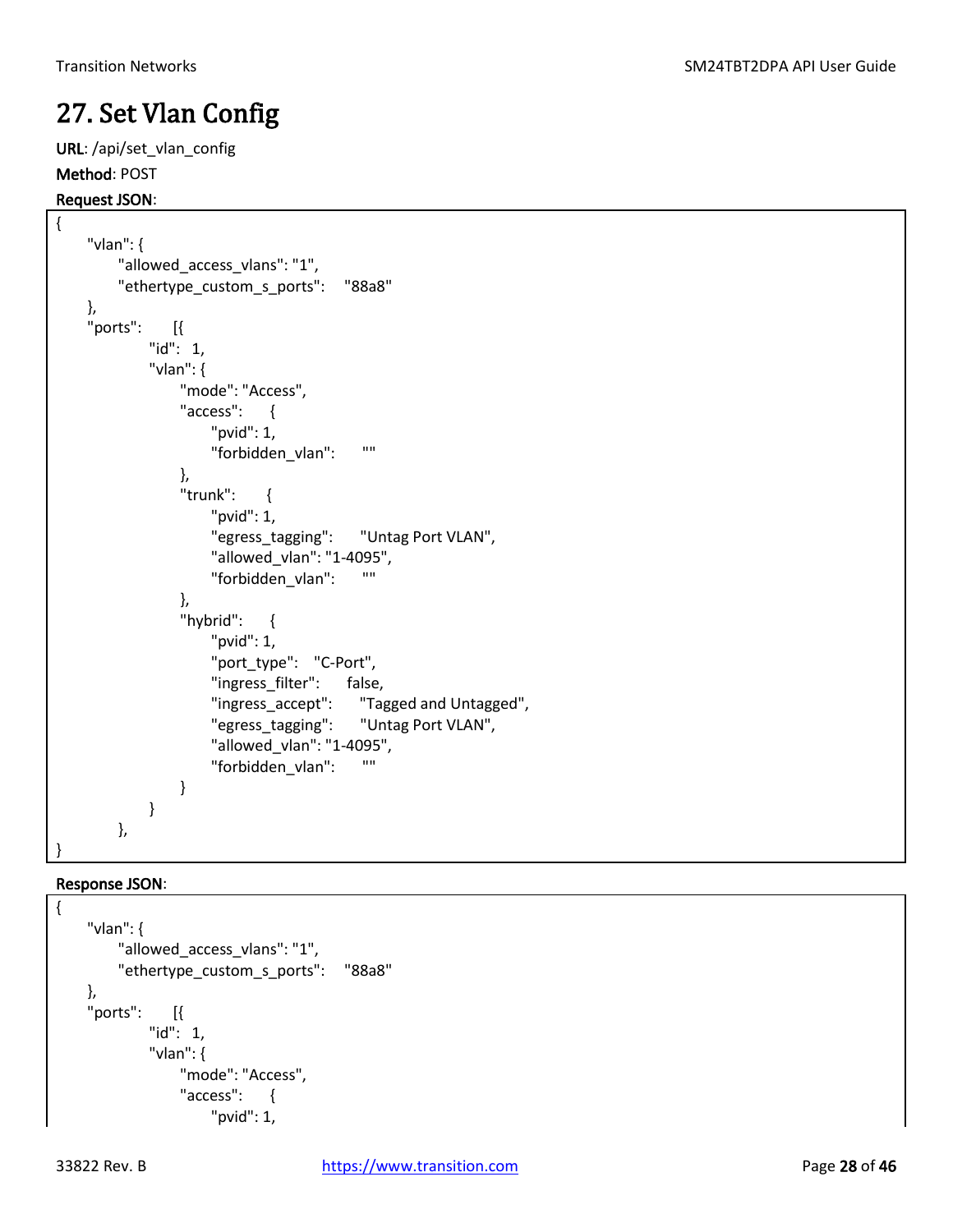#### Transition Networks **SM24TBT2DPA API User Guide** SM24TBT2DPA API User Guide

```
 "forbidden_vlan": ""
                },
                "trunk": {
                    "pvid": 1,
                    "egress_tagging": "Untag Port VLAN",
                    "allowed_vlan": "1-4095",
                    "forbidden_vlan": ""
 },
                "hybrid": {
                    "pvid": 1,
                    "port_type": "C-Port",
                    "ingress_filter": false,
                    "ingress_accept": "Tagged and Untagged",
                    "egress_tagging": "Untag Port VLAN",
                    "allowed_vlan": "1-4095",
                    "forbidden_vlan": ""
 }
            }
        },
}
```

| <b>Name</b>                   | Data type      | Allowed / Value                                           | <b>Default Value</b>   |  |
|-------------------------------|----------------|-----------------------------------------------------------|------------------------|--|
| allowed_access_vlans          | <b>String</b>  | <port-list></port-list>                                   | $\mathbf{1}$           |  |
| ethertype_custom_s_ports      | <b>String</b>  | <ethertype></ethertype>                                   | 88a8                   |  |
| id                            | Integer        | <port number=""></port>                                   |                        |  |
| mode                          | <b>String</b>  | "Access"、"Trunk"、"Hybrid"                                 | Access                 |  |
| pv_id                         | Integer        | 1-4095                                                    | $\mathbf{1}$           |  |
| port_type                     | <b>String</b>  | "UNAWARE"<br>"C-Port"<br>"S-Port"<br>"S-Custom-Port"      | C-Port                 |  |
| ingress_filter                | <b>Boolean</b> |                                                           | false                  |  |
| ingress_accept                | <b>String</b>  | "Tagged and Untagged"<br>"Tagged only"<br>"Untagged only" | Tagged and Untagged    |  |
| egress_tagging<br>(in trunk)  | <b>String</b>  | "Untag Port VLAN"<br>"Tag All"                            | <b>Untag Port VLAN</b> |  |
| egress_tagging<br>(in hybrid) | <b>String</b>  | "Untag Port VLAN"<br>"Tag All"<br>"Untag All"             | <b>Untag Port VLAN</b> |  |
| allowed_vlan                  | <b>String</b>  | <vlan-list></vlan-list>                                   | 1                      |  |
| forbidden_vlan                | <b>String</b>  | <vlan-list></vlan-list>                                   |                        |  |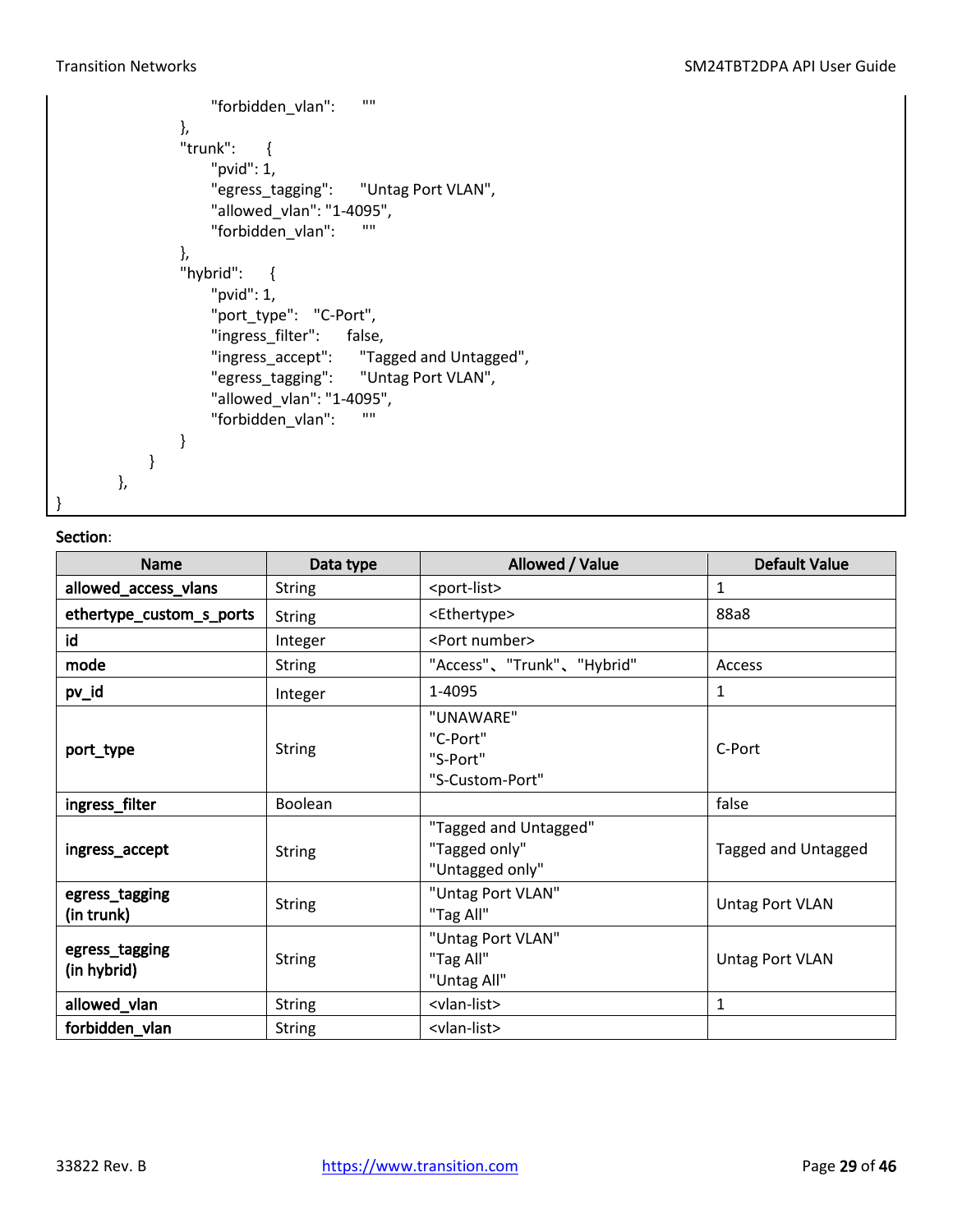### <span id="page-29-0"></span>28. Get Mac Based Vlan Config

URL: /api/get\_mac\_based\_vlan Method: GET Request JSON: null

#### Response JSON:

```
{
        "vlan":{
               "mac_based_vlan": [{
                    "mac": "00-11-22-33-44-55",
                    "vid": 15
              }
              … …
              ]
        }
}
```
### <span id="page-29-1"></span>29. Get IP Address

URL: /api/get\_ip\_address Method: GET Request JSON: null Response JSON:

```
{
     "system": {
        "ip": {
             "interfaces": [{
                    "vid": 1,
                    "ipv4": {
                        "dhcp": false,
                        "fallback": 0,
                       "current_lease": "192.168.1.77/24",
                       "static_addr": "192.168.1.77",
                       "static_mask": 24
 },
                    "ipv6": {
                        "static_addr": "",
                         "static_mask": 0
 }
                }]
        }
    }
}*
```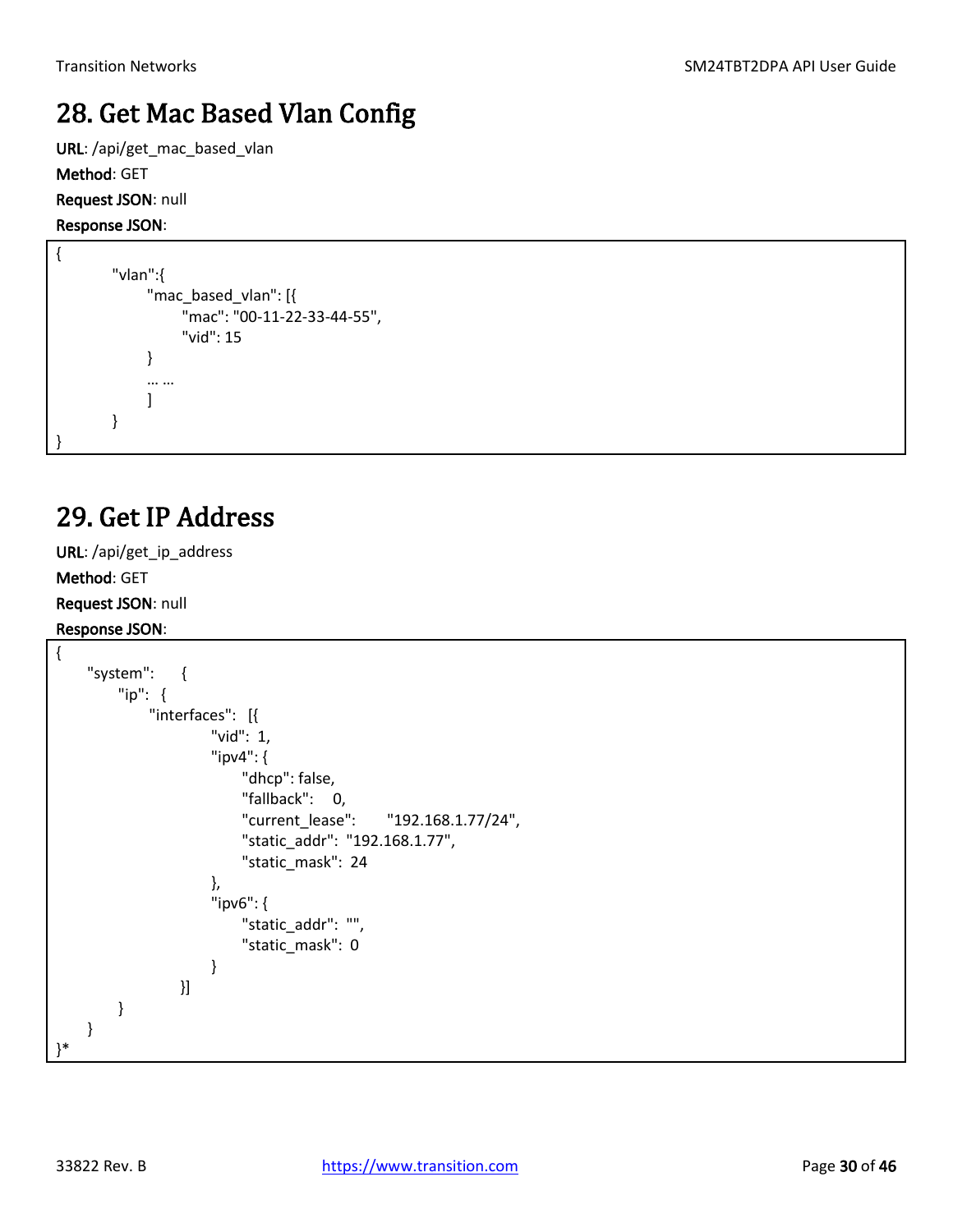### <span id="page-30-0"></span>30. Set IP Address

URL: /api/set\_ip\_address Method: POST Request JSON:

```
{
     "system": {
        "ip": {
            "interfaces": [{
                    "vid": 1,
                    "ipv4": {
                        "dhcp": false,
                       "fallback": 0,
                       "current_lease": "192.168.1.76/24",
                       "static_addr": "192.168.1.76",
                        "static_mask": 24
 },
                    "ipv6": {
                        "static_addr": "",
                        "static_mask": 0
 }
                }]
        }
    }
}
```

```
{
     "system": {
         "ip": {
             "interfaces": [{
                    "vid": 1,
                    "ipv4": {
                        "dhcp": false,
                       "fallback": 0,
                       "current_lease": "192.168.1.76/24",
                       "static_addr": "192.168.1.76",
                       "static_mask": 24
 },
                    "ipv6": {
                        "static_addr": "",
                       "static_mask": 0
 }
                }]
        }
     }
}
```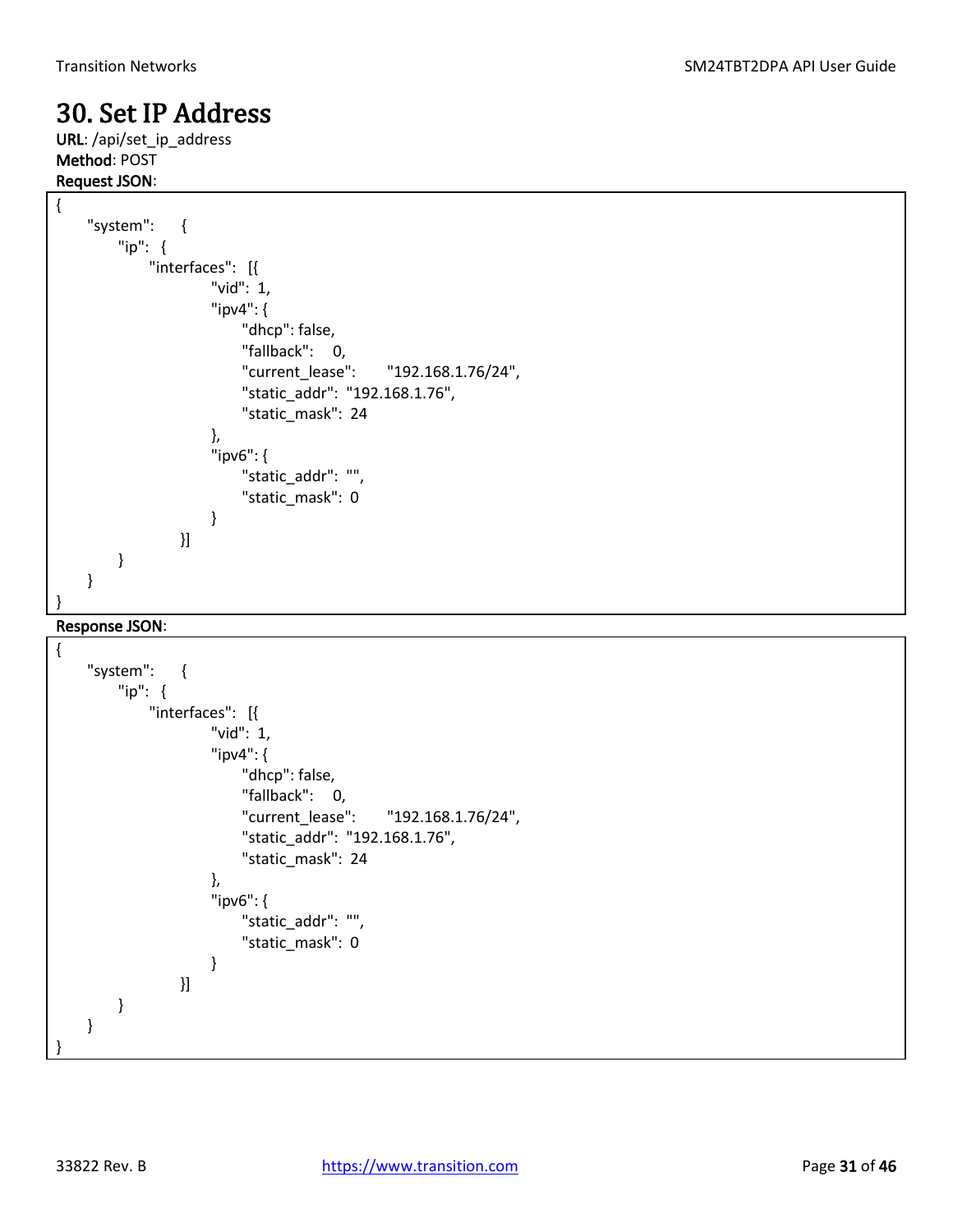#### Section:

| <b>Name</b>       | Data type     | Allowed / Value          | <b>Default Value</b> |
|-------------------|---------------|--------------------------|----------------------|
| dhcp              | Boolean       |                          |                      |
| fallback          | Integer       | 1-4294967295             |                      |
| ipv4: static_addr | <b>String</b> | <ipv4 address=""></ipv4> |                      |
| ipv4: static_mask | Integer       | $1 - 30$                 |                      |
| ipv6: static_addr | <b>String</b> | <ipv6 address=""></ipv6> |                      |
| ipv6: static_mask | Integer       | $1 - 128$                |                      |

### <span id="page-31-0"></span>31. Get Mirror Config

URL: /api/get\_mirror\_config Method: GET Request JSON: null

Response JSON:

```
{
     "system": {
         "mirror": {
             "destination_port": 0,
              "source_tx": "",
             "source_rx": ""
         }
     }
}*
```
Note: This configuration is based on the SM24TBT2DPA chip function.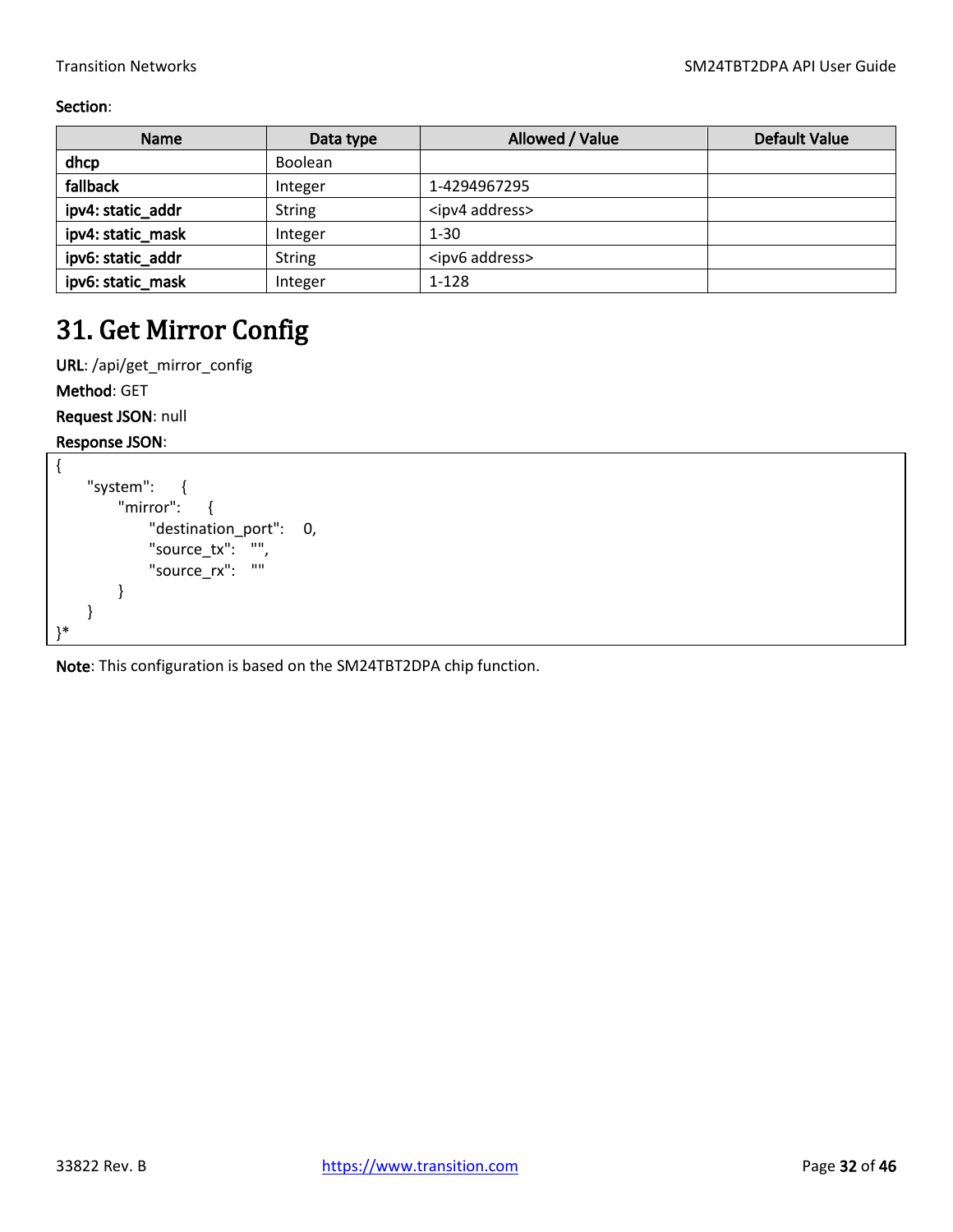## <span id="page-32-0"></span>32. Set Mirror Config

URL: /api/set\_mirror\_config Method: POST

### Request JSON:

```
{
     "system": {
         "mirror": {
             "destination_port": 2,
             "source_tx": "4,6-7",
             "source_rx": "3,5,7"
```
Response JSON:

}

{

}

```
 "system": {
     "mirror": {
         "destination_port": 2,
         "source_tx": "4,6-7",
         "source_rx": "3,5,7"
```
#### Section:

| <b>Name</b>      | Data type     | Allowed / Value         | <b>Default Value</b> |
|------------------|---------------|-------------------------|----------------------|
| session          | Integer       |                         |                      |
| enable           | Boolean       |                         | false                |
| destination_port | Integer       | <port number=""></port> |                      |
| source tx        | <b>String</b> | <port list=""></port>   |                      |
| source rx        | <b>String</b> | <port list=""></port>   |                      |

Note: This configuration is based on the SM24TBT2DPA chip function.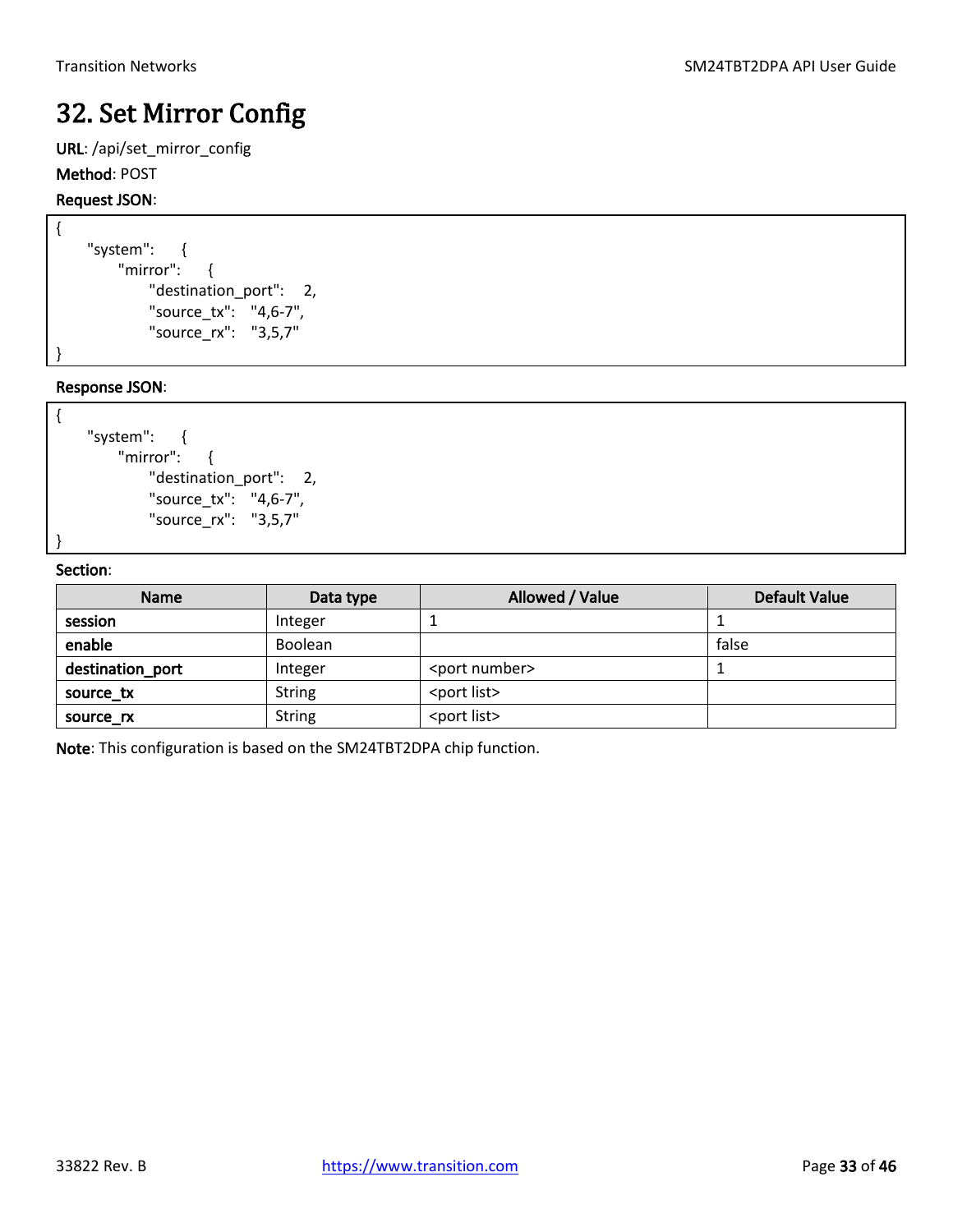### <span id="page-33-0"></span>33. Cable Diagnostic

URL: /api/cable\_diagnostics

### Method: POST

Request JSON:

```
{
         "cable": {
                 "port": 5
         }
}
```
#### Response JSON:

```
{
         "ports": [
               "id": 7,
               "cable_diagnostic": {
                     "link": "1G",
                     "result": "OK",
                     "length": "6.00 (m)"
               }
         ]
}
```
#### Section:

| Name | Data type | Allowed /<br>/ Value    | Default Value |
|------|-----------|-------------------------|---------------|
| port | Integer   | <port number=""></port> |               |

Note: This configuration is based on the SM24TBT2DPA chip function.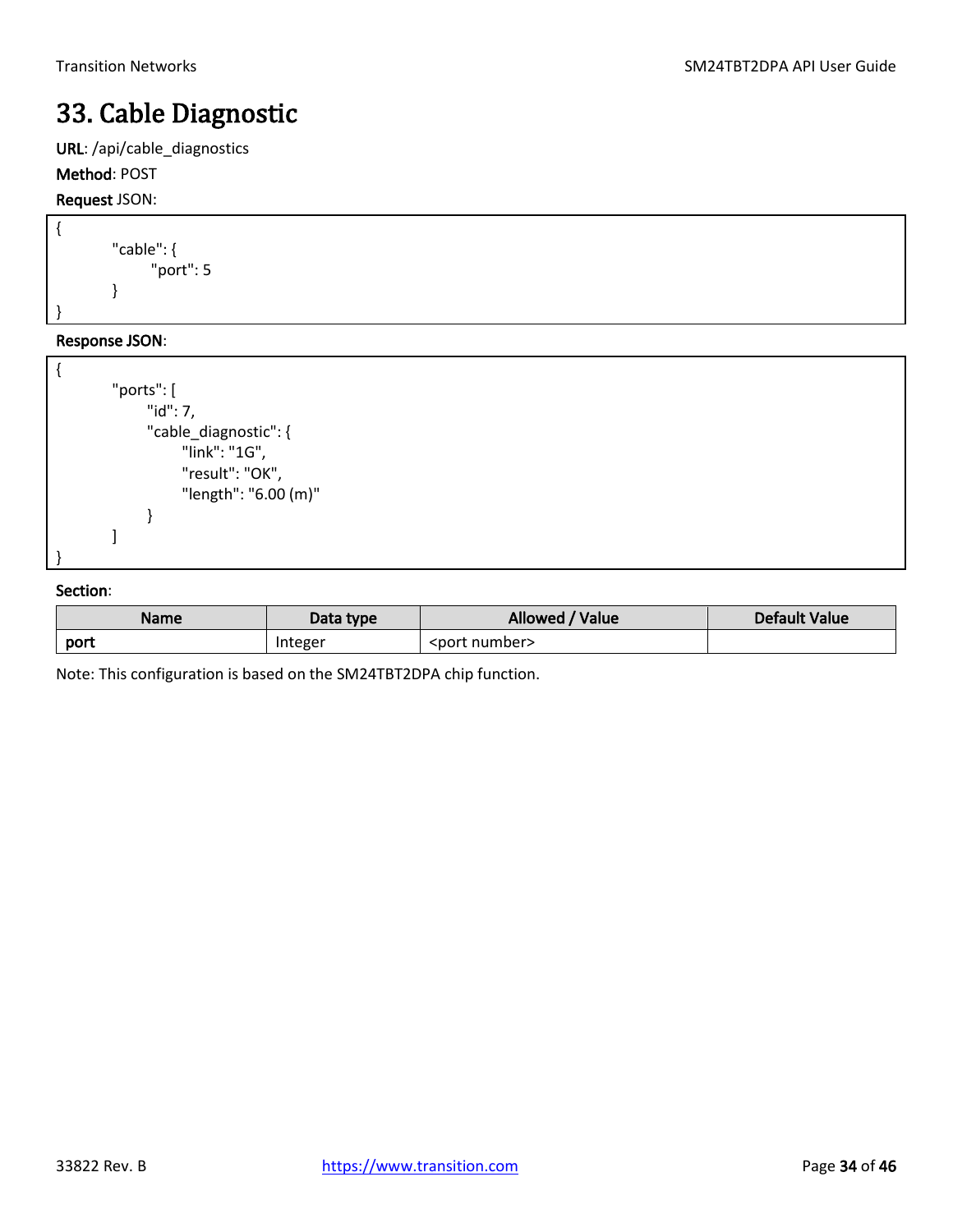### <span id="page-34-0"></span>34. Device List Table

URL : /stat/dev\_list\_table Method: GET Request JSON: null

Response JSON Example:

 $\overline{<}$ 

```
{
     "device_list_table": [{
             "switch_mac": "00-c0-f2-7d-eb-27",
              "device_list": [{
                     "poe used": 0,
                      "status": "on",
                      "device_type": "PC",
                      "model_name": "General PC",
                      "device_name": "f852b842-c121-4abd-95e3-aa0691706f31",
                      "mac": "b4-b6-86-37-c3-8f",
                      "ip_addr": "192.168.1.253",
                      "rx_rate": 900,
                     "port_no": 1,
                      "link_partner_port_no": 0,
                      "events": [],
                     "number of alarm events": 0
                 }],
              "switch_addr": "192.168.1.77",
              "device_name": "SM24TBT2DPA"
         }]
}*
```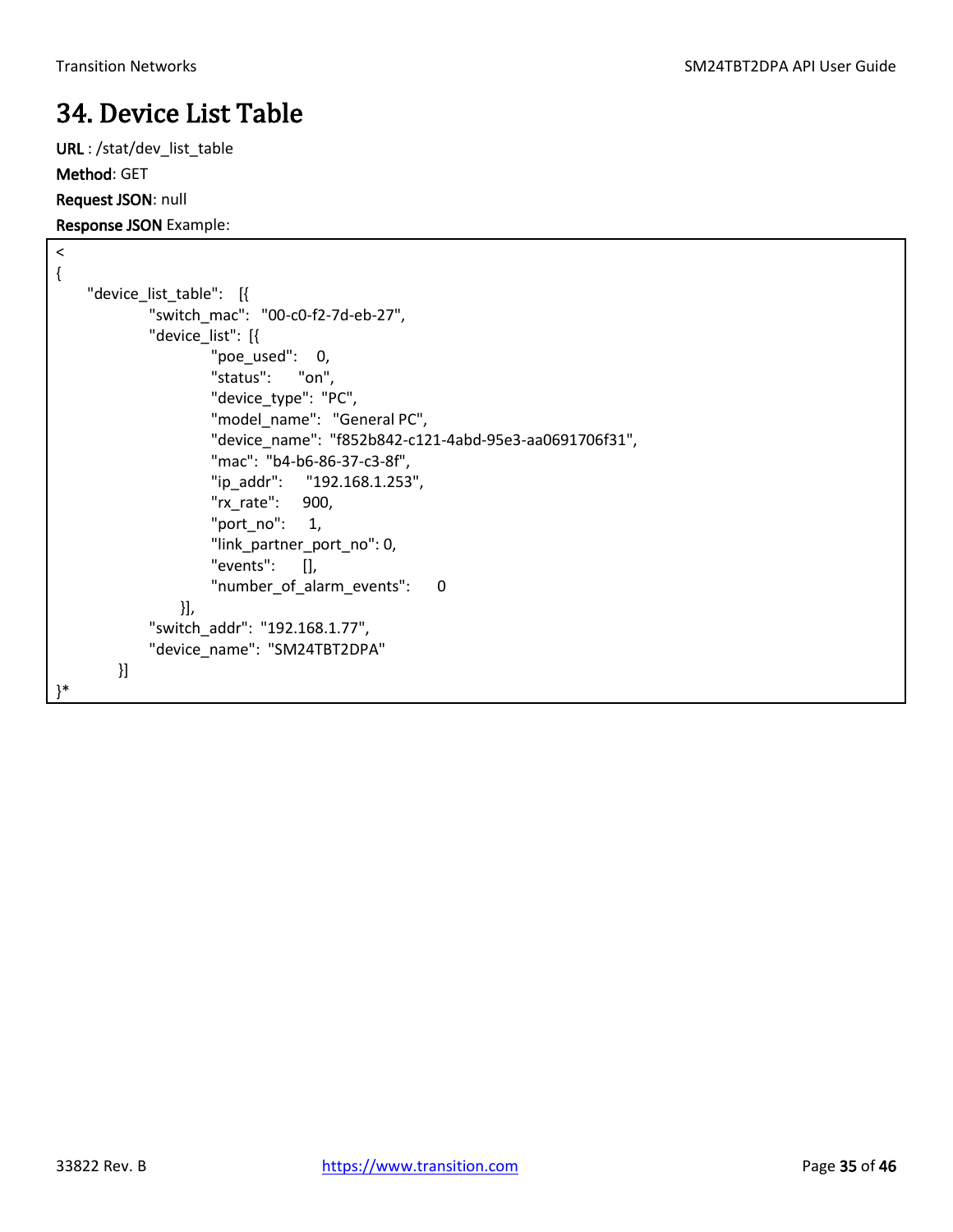## <span id="page-35-0"></span>35. Get SNMP Trap Config

URL: /api/get\_snmp\_trap\_config

Method: GET

Request JSON: null

#### Response JSON:

{

| "snmp": {                 |
|---------------------------|
| "trap_mode": false,       |
| "trap": [{                |
| "name": "123",            |
| "mode": "Disabled",       |
| "version": "SNMPv2c",     |
| "community": "public",    |
| "dest addr": "",          |
| "dest port": 162,         |
| "inform mode": false,     |
| "inform_timeout": 3,      |
| "inform retries": 5,      |
| "probe engine id": false, |
| "secu_engine_id": "",     |
| "secu name": "None"       |
| },                        |
|                           |
| 1                         |
| }                         |
|                           |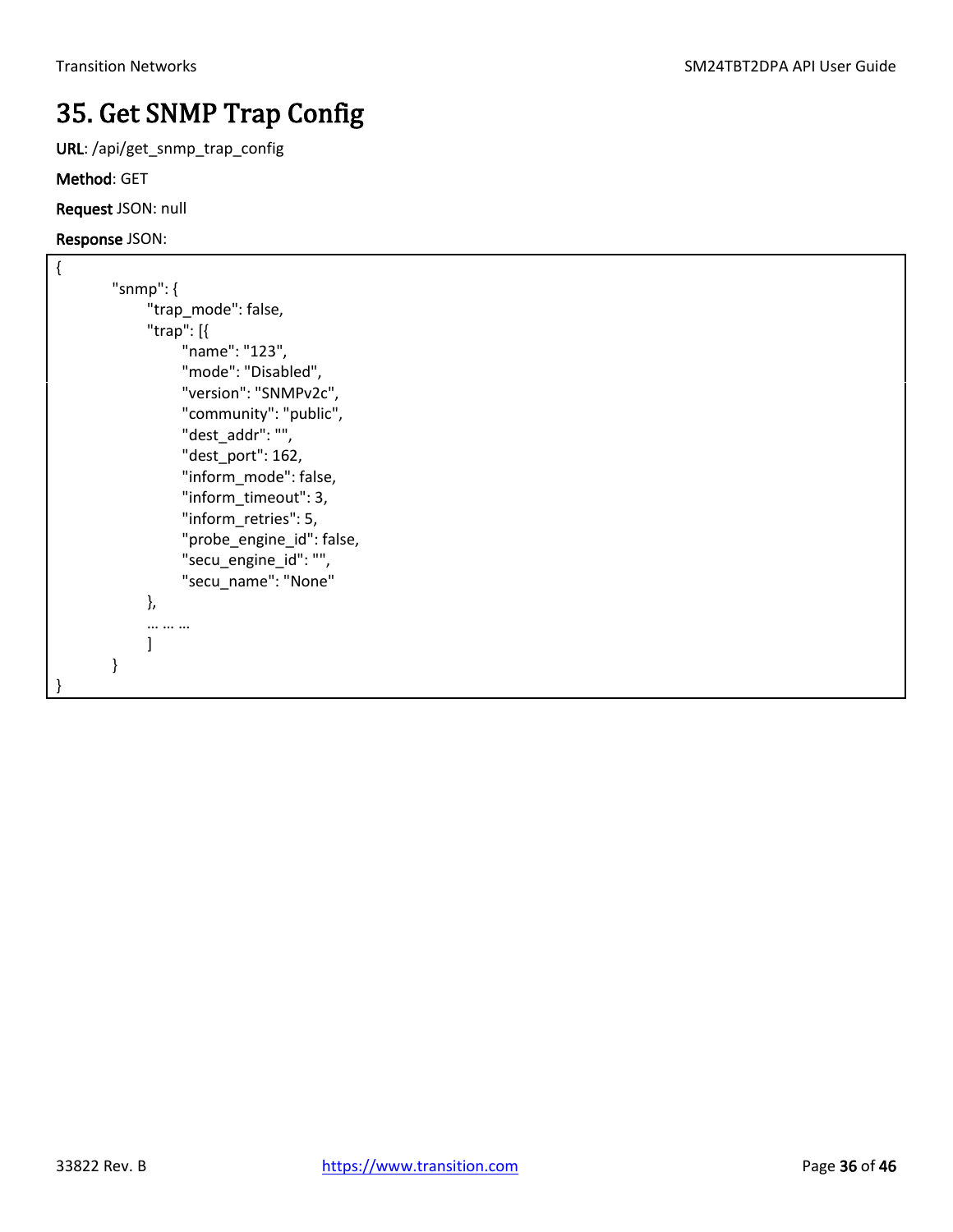## <span id="page-36-0"></span>36. Add SNMP Trap Config

URL: /api/add\_snmp\_trap\_config

#### Method: POST

#### Request JSON:

```
{
        "snmp": {
              "trap_mode": false,
              "trap": {
                   "add": [{
                         "name": "test123",
                         "mode": "UDP",
                         "version": "SNMP v2c",
                         "community": "public",
                         "dest_addr": "123.123.123.123",
                         "dest_port": 55,
                         "inform_mode": true,
                         "inform_timeout": 10,
                         "inform_retries": 10,
                         "probe_engine_id": false,
                         "secu_engine_id": "",
                         "secu_name": "None"
                   }]
              }
        }
}
```

```
{
        "snmp": {
              "trap_mode": false,
              "trap": {
                   "add": [{
                        "name": "test123",
                         "mode": "UDP",
                        "version": "SNMP v2c",
                         "community": "public",
                         "dest_addr": "123.123.123.123",
                         "dest_port": 55,
                         "inform_mode": true,
                         "inform_timeout": 10,
                         "inform_retries": 10,
                        "probe engine id": false,
                        "secu_engine_id": "",
                         "secu_name": "None"
                   }]
              }
        }
}
```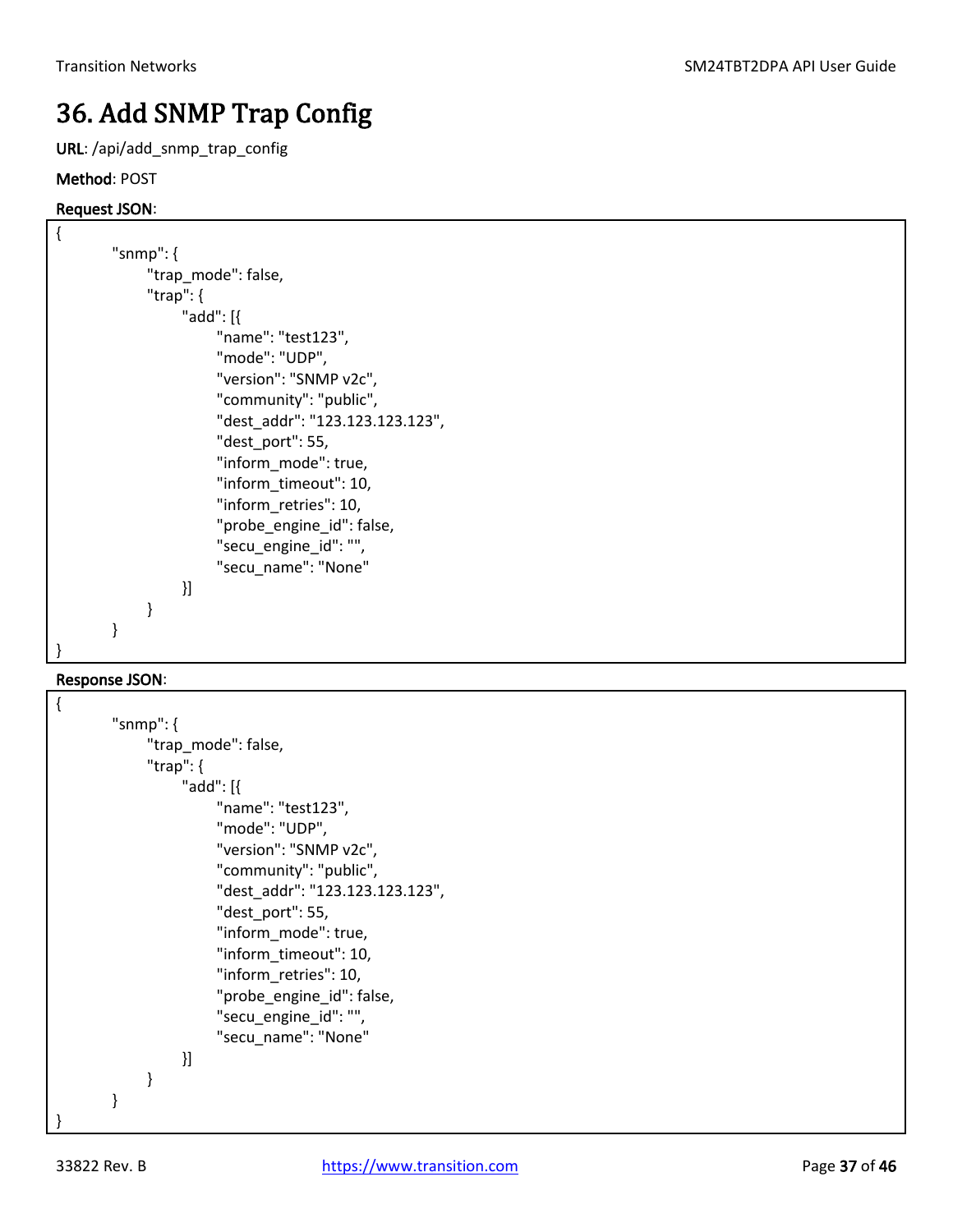| <b>Name</b>     | Data type      | Allowed / Value                    | <b>Default Value</b>                                                                                                                     |
|-----------------|----------------|------------------------------------|------------------------------------------------------------------------------------------------------------------------------------------|
| trap_mode       | <b>Boolean</b> |                                    | false                                                                                                                                    |
| name            | <b>String</b>  |                                    | length is 1 to 32, the allowed content is ASCII<br>characters from 33 to 126                                                             |
| mode            | <b>String</b>  | "TCP"、"UDP"、"Disabled"             | <b>Disabled</b>                                                                                                                          |
| version         | <b>String</b>  | "SNMP v1"、"SNMP v2c"、<br>"SNMP v3" | SNMP v2c                                                                                                                                 |
| community       | <b>String</b>  |                                    | length is 0 to 255, the allowed content is ASCII<br>characters from 33 to 126                                                            |
| dest_addr       | <b>String</b>  |                                    | <ipv4 address=""><br/><ipv6 address=""><br/><host name=""></host></ipv6></ipv4>                                                          |
| dest_port       | Integer        | 1~65535                            | 162                                                                                                                                      |
| inform_mode     | Boolean        |                                    | false                                                                                                                                    |
| inform_timeout  | Integer        | $0 - 2147$                         | 3                                                                                                                                        |
| inform_retries  | Integer        | $0 - 255$                          | 5                                                                                                                                        |
| probe_engine_id | Boolean        |                                    | false                                                                                                                                    |
| secu_engine_id  | <b>String</b>  |                                    | contain an even number(in hexadecimal<br>format) with number of digits between 10 and<br>64, but all-zeros and all-'F's are not allowed. |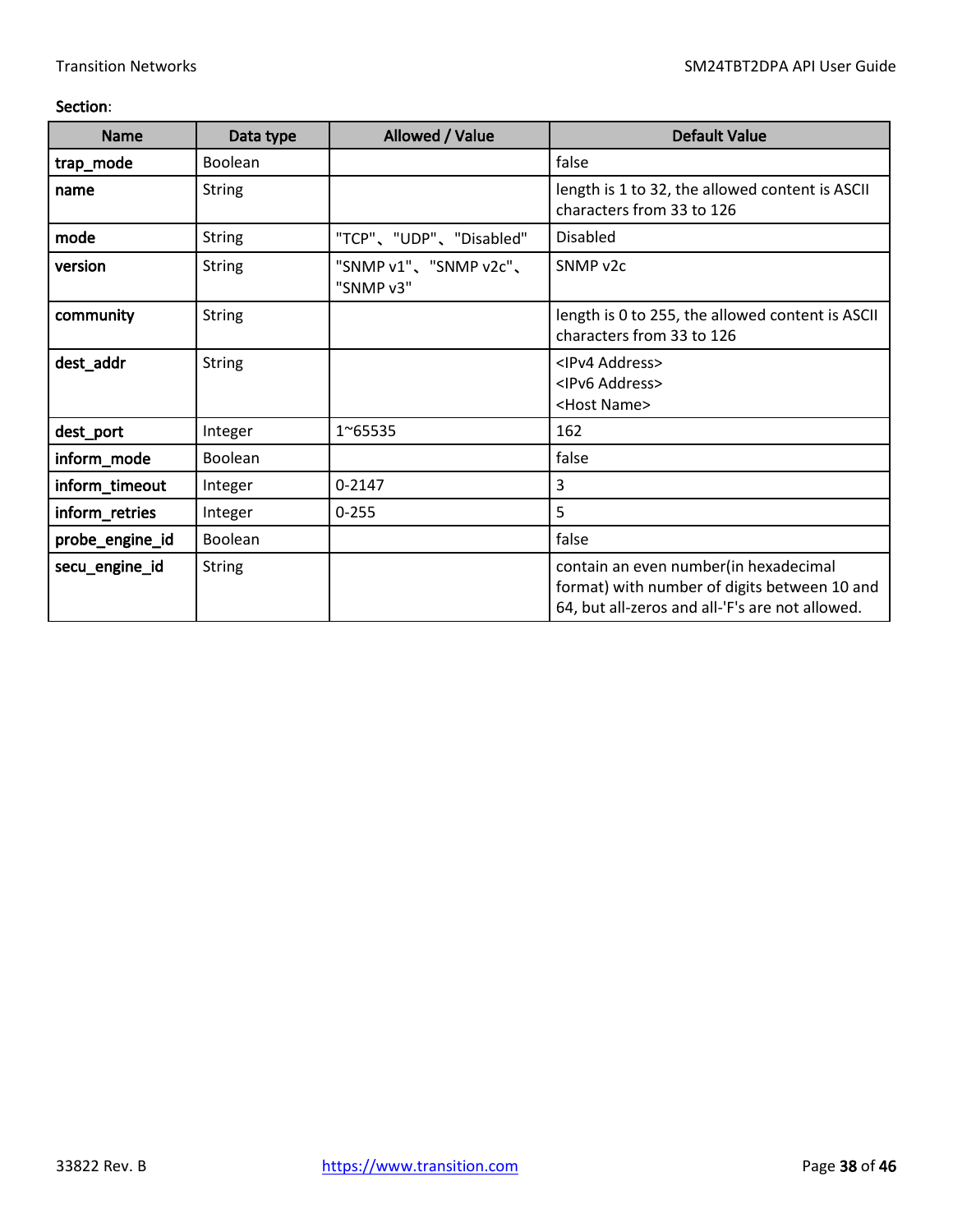### <span id="page-38-0"></span>37. Delete SNMP Trap Config

URL: /api/del\_snmp\_trap\_config

#### Method: POST

#### Request JSON:

```
{
         "snmp": {
               "trap_mode": false,
               "trap": {
                    "delete": [{
                          "name": "test123"
                    }]
               }
        }
}
```
#### Response JSON:

```
{
        "snmp": {
               "trap_mode": false,
               "trap": []
        }
```
#### Section:

}

| <b>Name</b> | Data type      | Allowed / Value                                                                           | Default Value |
|-------------|----------------|-------------------------------------------------------------------------------------------|---------------|
| trap_mode   | <b>Boolean</b> |                                                                                           | false         |
| name        | <b>String</b>  | length is 1 to 32, the<br>allowed content is<br><b>ASCII characters</b><br>from 33 to 126 |               |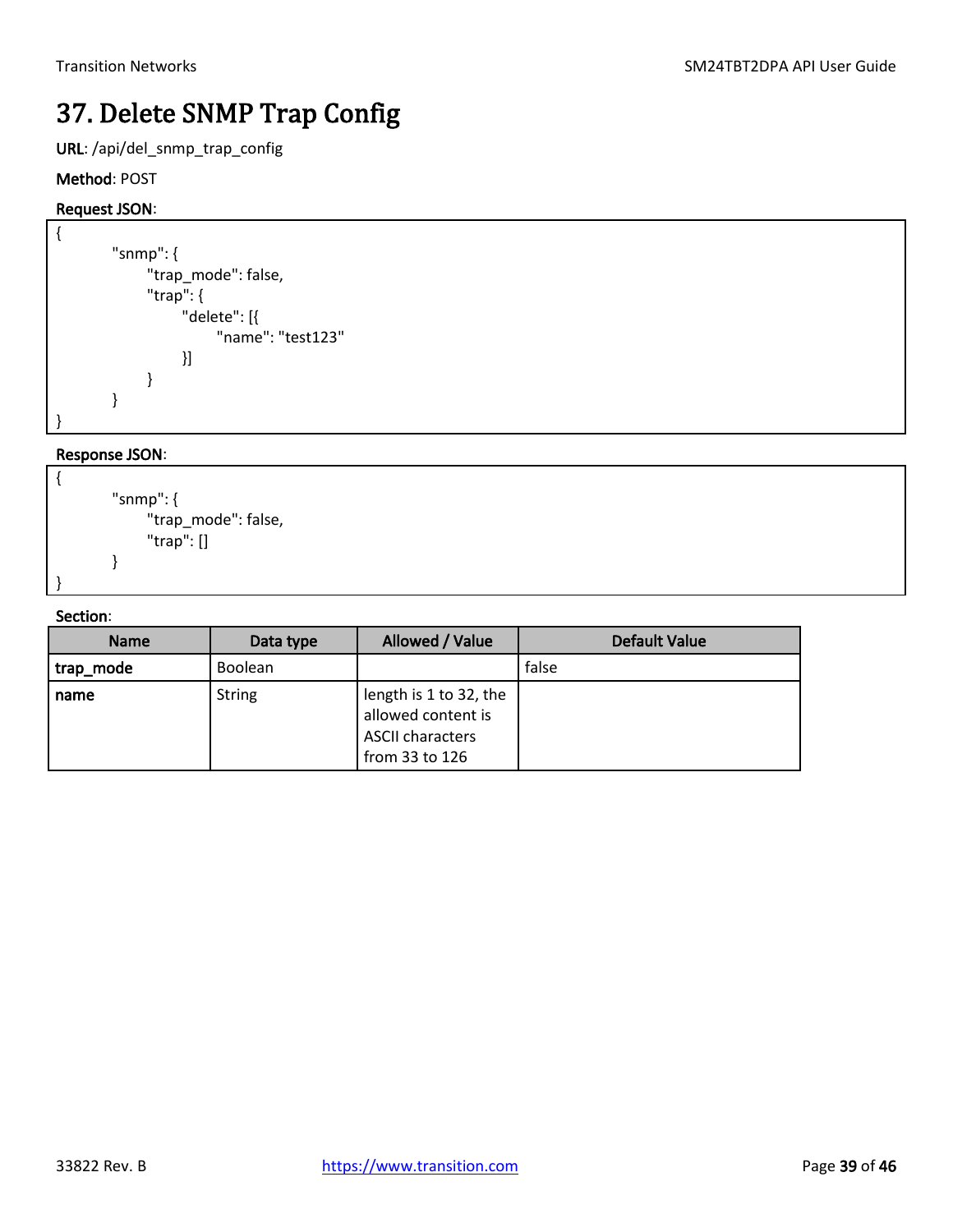### <span id="page-39-0"></span>38. Get System Log

URL: /api/get\_syslog

Method: GET

Request JSON: null

#### Response JSON:

```
{
        "system": {
              "syslog": {
                   "log": [{
                        "id": 1,
                        "level": "Warning",
                        "time": "2011-01-01T00:00:12+00:00",
                        "message": "DI 1 change to abnormal"
                   },
                   … … …
         ]
              }
        }
}
```
<span id="page-39-1"></span>Note: Only get the latest 100 entries.

### 39. Clear System Log

URL: /api/clear\_syslog

Method: GET

Request JSON: null

```
{
         "system": {
                "syslog": {
                       "log": []
                }
         }
}
```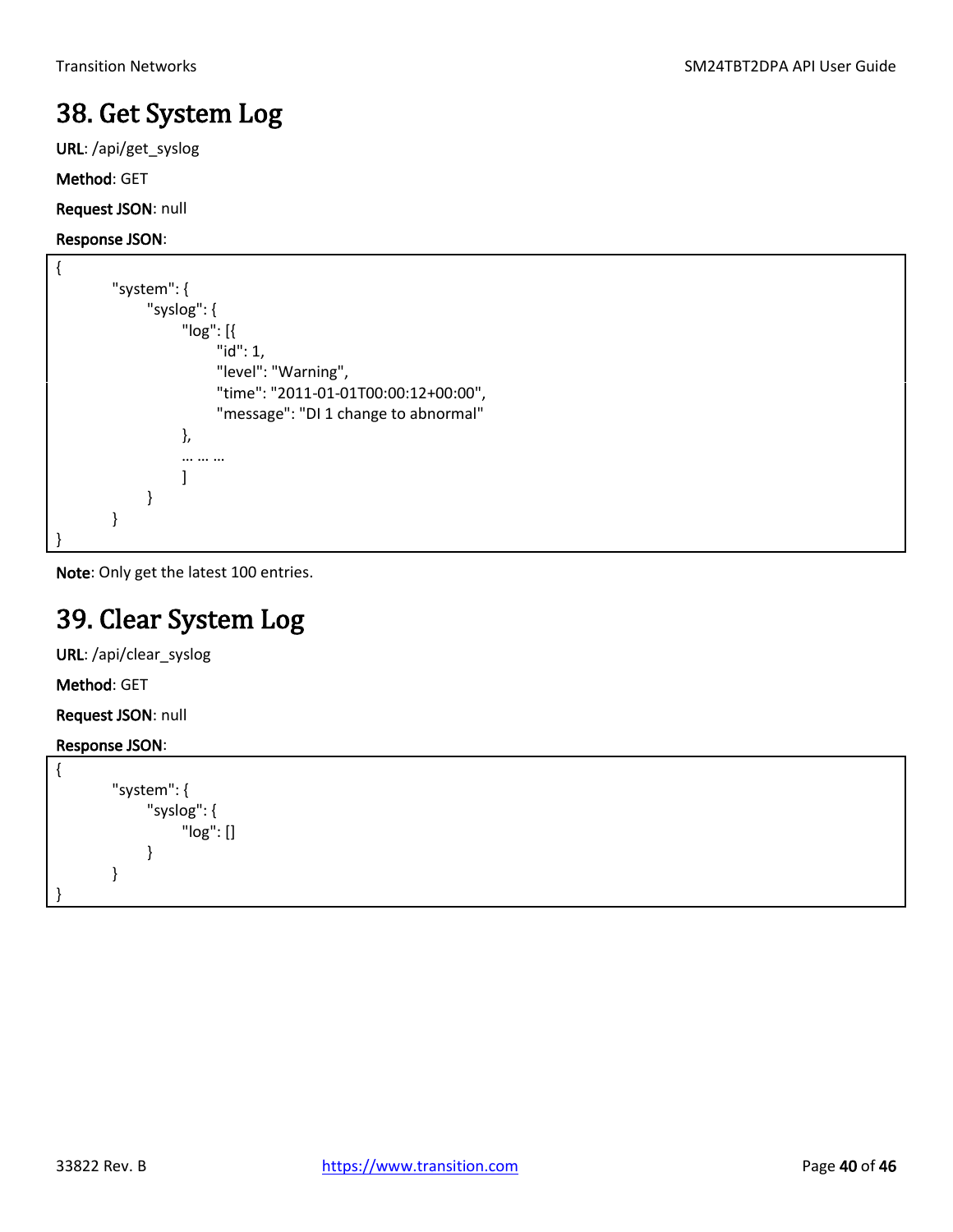### <span id="page-40-0"></span>40. Get SFP Port Detail

URL: /api/get\_sfp\_port\_detail

#### Method: GET

Request JSON: null

#### Response JSON:

```
{
        "ports": [{
              "id": "11",
              "sfp": {
                   "connector_type": "SFP or SFP Plus - LC",
                   "fiber_type": "Reserved",
                   "tx_central_wavelength": "850",
                   "bit_rate": "10 Gbps",
                   "vendor_oui": "00-17-2d",
                   "vendor_name": "Axcen Photonics",
                   "vendor_pn": "AXXE-5886-05B3",
                  "vendor_revision": "V1.0",
                   "vendor_serial_number": "AX20240007781",
                   "date_code": "200612",
                   "temperature": "46.41 C",
                   "vcc": "3.34 V",
                   "mon1_bias": "8 mA",
                  "mon2_tx_pwr": "-2.09 dBm",
                   "mon3_rx_pwr": "none"
              }
        }]
}
```
Note: Only get the info with port inserted module.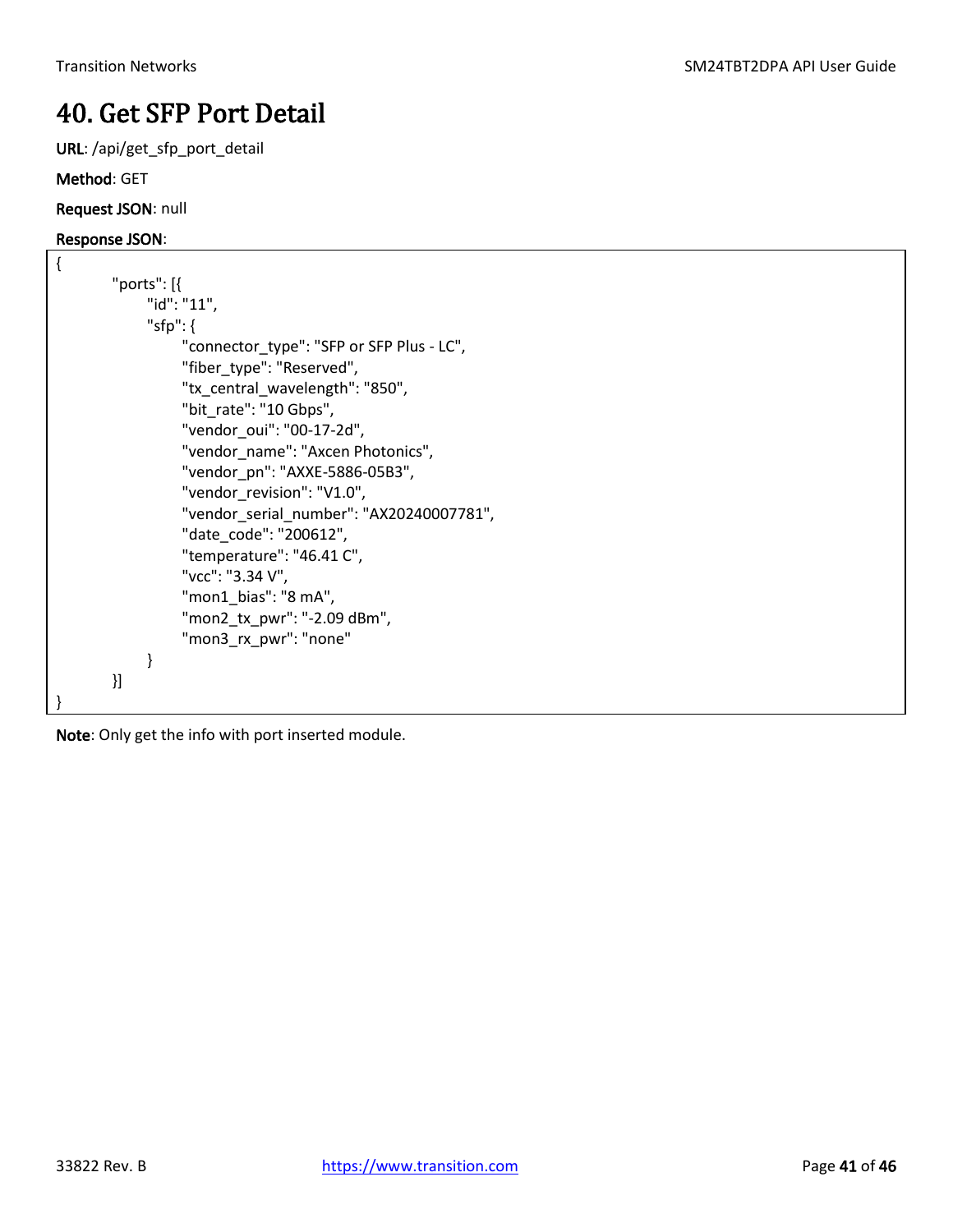### <span id="page-41-0"></span>41. Import Config

URL: /api/import\_config

#### Method: POST

#### Request JSON:

```
{
        "system": {
              "config": {
                    "import_url": "http://192.168.111.1/config.txt",
                   "params": "Replace"
              }
        }
}
```
#### Response JSON:



| <b>Name</b> | Data type     | Allowed / Value         | Default Value |
|-------------|---------------|-------------------------|---------------|
| import url  | <b>String</b> | <url></url>             |               |
| params      | <b>String</b> | "Replace"、'<br>" Merge" | Replace       |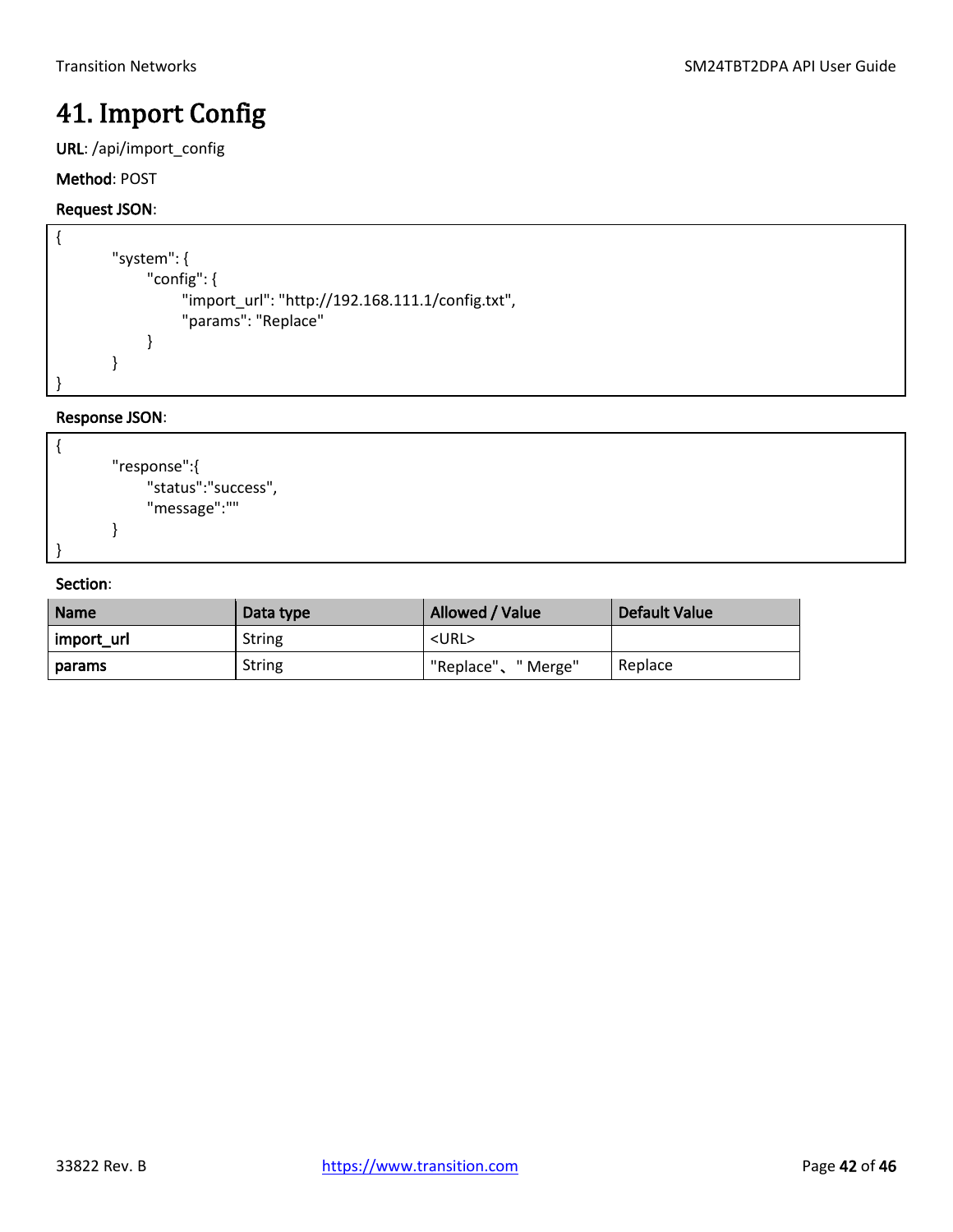### <span id="page-42-0"></span>42. Export Config

URL: /api/export\_config

#### Method: POST

#### Request JSON:

```
{ 
        "system": {
              "config": {
                    "export_url": "http://192.168.111.1"
               }
        }
}
```
#### Response JSON:

```
{
        "response":{
              "status":"success",
              "message":""
        }
}
```

| <b>Name</b> | Data type     | Allowed / Value | <b>Default Value</b> |
|-------------|---------------|-----------------|----------------------|
| export url  | <b>String</b> | <url></url>     |                      |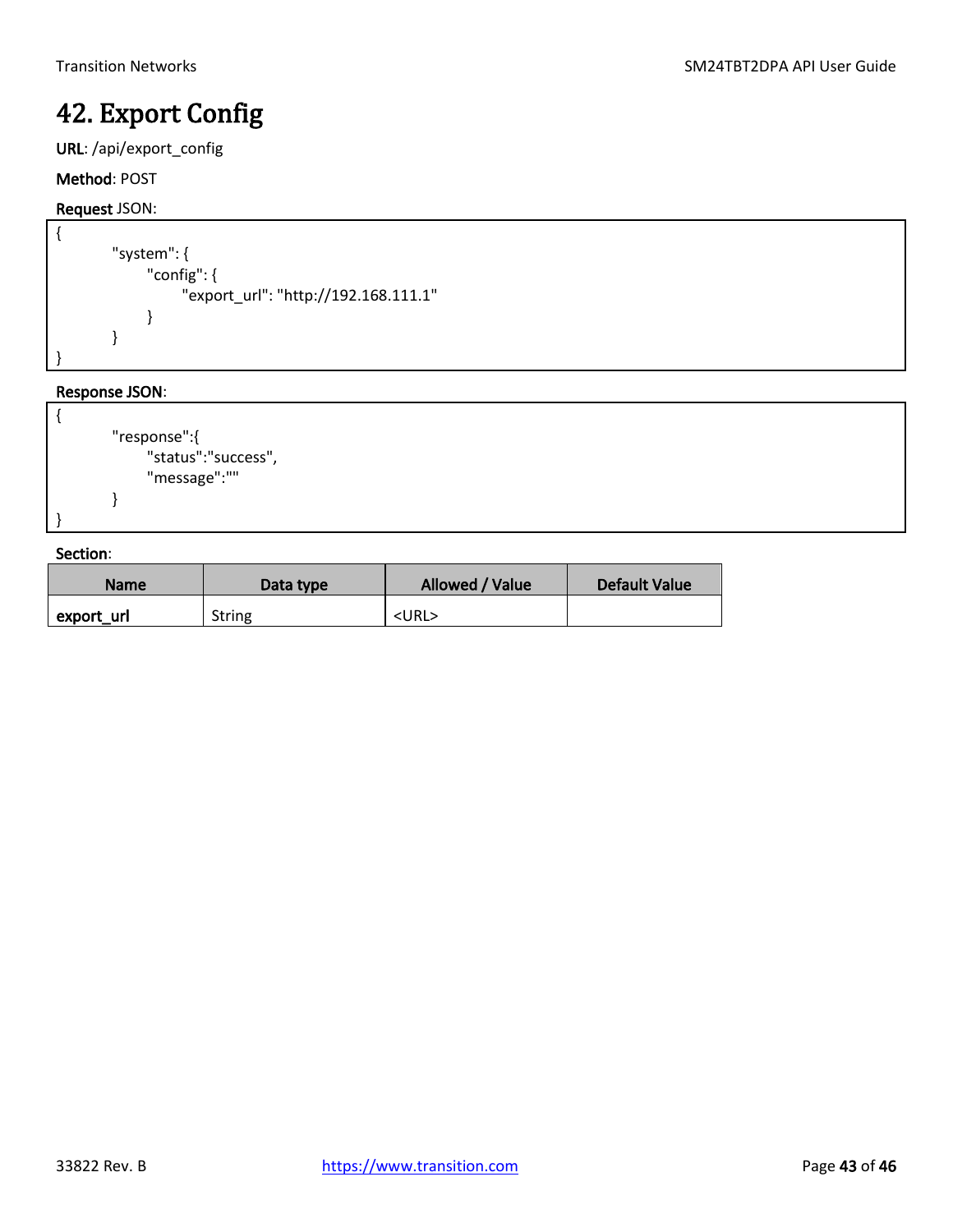### <span id="page-43-0"></span>43. Get Config Action Status

URL: /api/get\_config\_action\_status

Method: GET

#### Request JSON: null

#### Response JSON:

```
{
        "system": {
               "config": {
                    "config_file_status": "The device has been import config successfully."
               }
        }
}
```

| <b>Name</b>        | Data type     | Allowed / Value                                 |
|--------------------|---------------|-------------------------------------------------|
| config_file_status |               | Never updated                                   |
|                    | <b>String</b> | The device has been import config successfully. |
|                    |               | Error: Failed to import config file.            |
|                    |               | The device has been export config successfully. |
|                    |               | Error: Failed to export config file.            |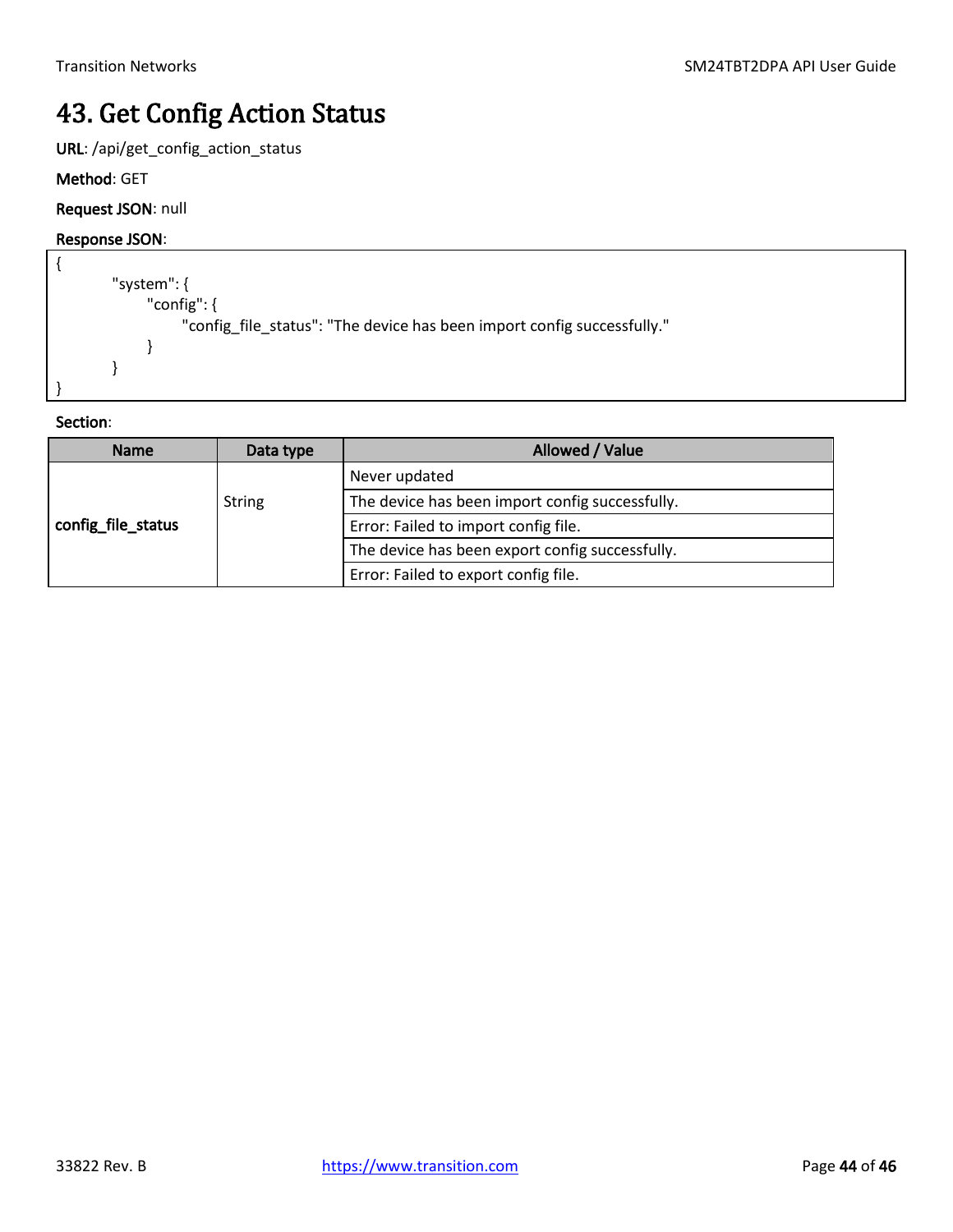### <span id="page-44-0"></span>cURL Commands v1.1

```
curl -v -d "{\"login\":{\"username\":\"admin\", \"password\": \"admin\",\"user_ip\":\"192.168.1.77\", 
\"sessid\":\"123456789\"}}" http://192.168.1.77/api/login
```
curl -v --cookie "seid=123456789" -d "{\"logout\":{\"sessid\":\"123456789\"}}" http://192.168.1.77/api/logout

curl -v --cookie "seid=123456789" -d "{\"system\":{\"warm\":\"Yes\"}}" http://192.168.1.77/api/reboot

curl -v --cookie "seid=123456789" http://192.168.1.77/api/get\_sysinfo

```
curl -v --cookie "seid=123456789" -d "{\"system\": {\"information\": {\"system_name\": \"SM24TBT2DPA\",\"location\": 
\"Minnetonka\",\"contact\": \"Tech supportt\"}}}" http://192.168.1.77/api/set_sysinfo
```
curl -v --cookie "seid=123456789" http://192.168.1.77/api/get\_poe\_status

curl -v --cookie "seid=123456789" http://192.168.1.77/api/get\_poe\_config

```
curl -v --cookie "seid=123456789" -d "{\"ports\":[{\"id\":1,\"poe\":{\"mode\": 
\"8023bt\",\"Priority\":\"Low\",\"schedule\":\"Disabled\",\"lldp\": true,\"legacy\": true}}]}" 
http://192.168.1.77/api/set_poe_config
```

```
curl -v --cookie "seid=123456789" http://192.168.1.77/api/get_port_statistics
```
curl -v --cookie "seid=123456789" http://192.168.1.77/api/get\_port\_config

```
curl -v --cookie "seid=123456789" -d "{\"ports\": [{\"id\": 1,\"speed_mode\": \"Auto\",\"flow_control\": 
false,\"jumbo_frames\": 9600,\"description\": \"test\"}]}" http://192.168.1.77/api/set_port_config
```
curl -v --cookie "seid=123456789" -d "{\"system\": {\"firmware\": {\"upgrade\_url\":\"http://192.168.5.46/test.tar.gz\"}}}" http://192.168.1.77/api/firmware\_upgrade

curl -v --cookie "seid=123456789" http://192.168.1.77/api/get\_firmware\_upgrade\_status

curl -v --cookie "seid=123456789" http://192.168.1.77/api/get\_account\_config

```
curl -v --cookie "seid=123456789" -d "{\"account\": {\"status\" : \"NEW\",\"username\" : \"superuser\",\"password\" : 
\"superuser\",\"privilege_level\" : 15}}" http://192.168.1.77/api/set_account_config
```
curl -v --cookie "seid=123456789" http://192.168.1.77/api/get\_dynamic\_mac\_table

curl -v --cookie "seid=123456789" http://192.168.1.77/api/save\_configuration

curl -v --cookie "seid=123456789" http://192.168.1.77/api/get\_system\_time

```
curl -v --cookie "seid=123456789" -d "{\"system\": {\"time\": {\"clock_source\":\"Local 
Setting\",\"system_date\":\"2001-09-13
```

```
01:01:30\",\"time_zone\":\"5400\",\"acronym\":\"\",\"daylight\":{\"mode\":\"disable\",\"offset\":60,\"start_time\":{\"
year\": 2001,\"month\": \"Jan\",\"week\": 1,\"day\": \"Mon\",\"date\": 1,\"hour\": 1,\"minute\": 0},\"end_time\": 
{\"year\": 2002,\"month\": \"Jan\",\"week\": 1,\"day\": \"Mon\",\"date\": 1,\"hour\": 1,\"minute\": 0}}}}}" 
http://192.168.1.77/api/set_system_time
```